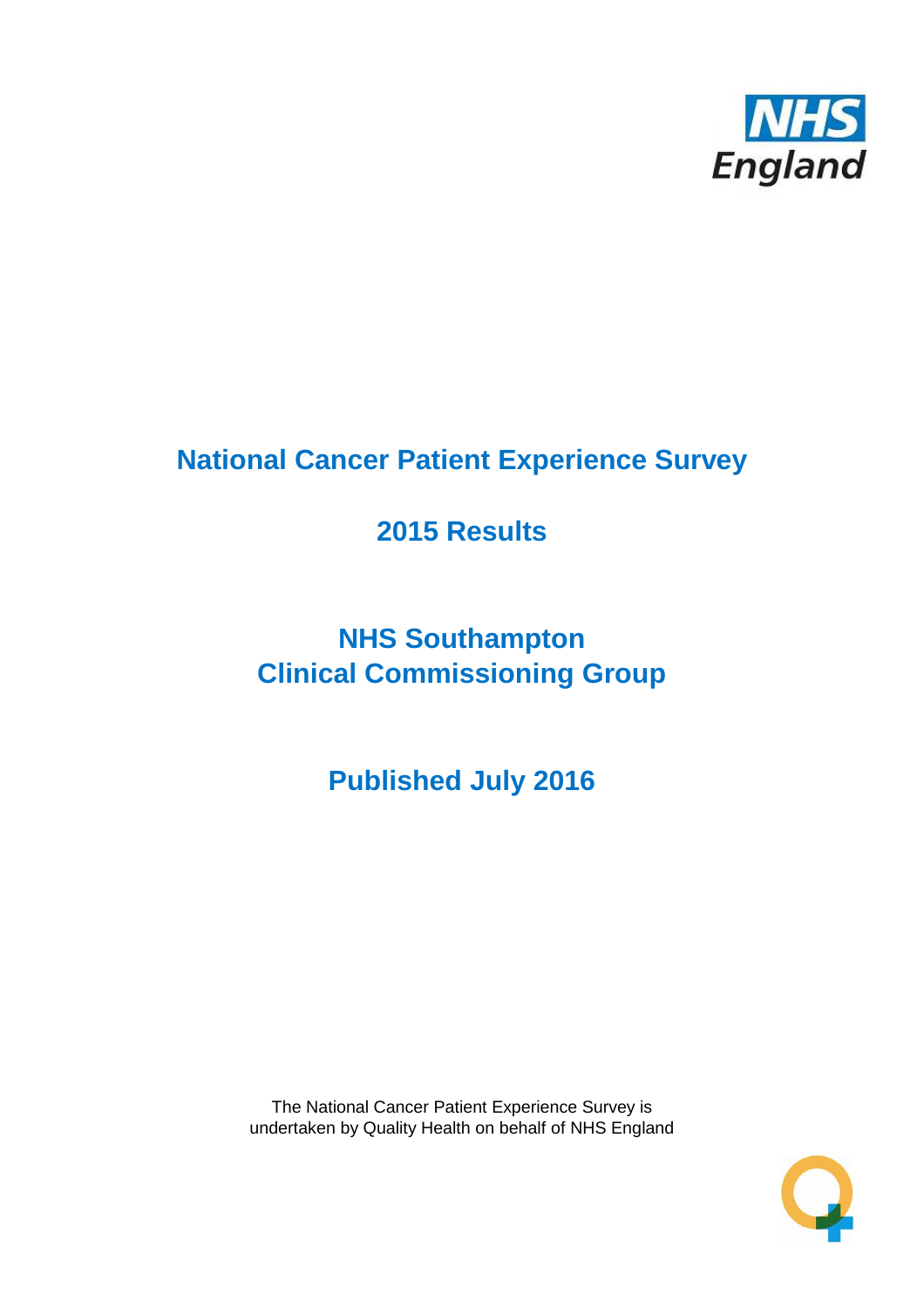## **Introduction**

The National Cancer Patient Experience Survey 2015 is the fifth iteration of the survey first undertaken in 2010. It has been designed to monitor national progress on cancer care; to provide information to drive local quality improvements; to assist commissioners and providers of cancer care; and to inform the work of the various charities and stakeholder groups supporting cancer patients.

The survey was overseen by a national Cancer Patient Experience Advisory Group. This Advisory Group set the principles and objectives of the survey programme and guided questionnaire development.

The survey was commissioned and managed by NHS England. The survey provider, Quality Health, is responsible for designing, running and analysing the survey.

Full national results and other reports are available at www.ncpes.co.uk

Further details on the survey methodology and changes to the 2015 survey can be found in the Annex. Note that a number of significant changes were made to the 2015 survey so caution should be taken in directly comparing data from the 2015 survey to the findings of the previous CPES surveys. No comparisons with previous surveys are presented in this report.

### **This report**

The report shows how this CCG scored for each question in the survey, compared with national results. It is aimed at helping individual CCGs to understand their performance and identify areas for local improvement.

Note that responses for questions with 1-20 respondents have been suppressed. This is to protect patient confidentiality and because uncertainty around the result is too great.

### **Data tables**

The data tables presented in this report show the following for each question:

- **Column 1** shows the number of respondents to this question
- **Column 2** shows the unadjusted 2015 score for this CCG
- **Column 3** shows the case-mix adjusted 2015 score for this CCG
- **Column 4** shows the lower limit of the expected range of scores for this CCG (the top of the pale blue section on the Comparability chart - see below)
- **Column 5** shows the upper limit of the expected range of scores for this CCG (the bottom of the dark blue section on the Comparability chart - see below)
- **Column 6** shows the National Average score for this question.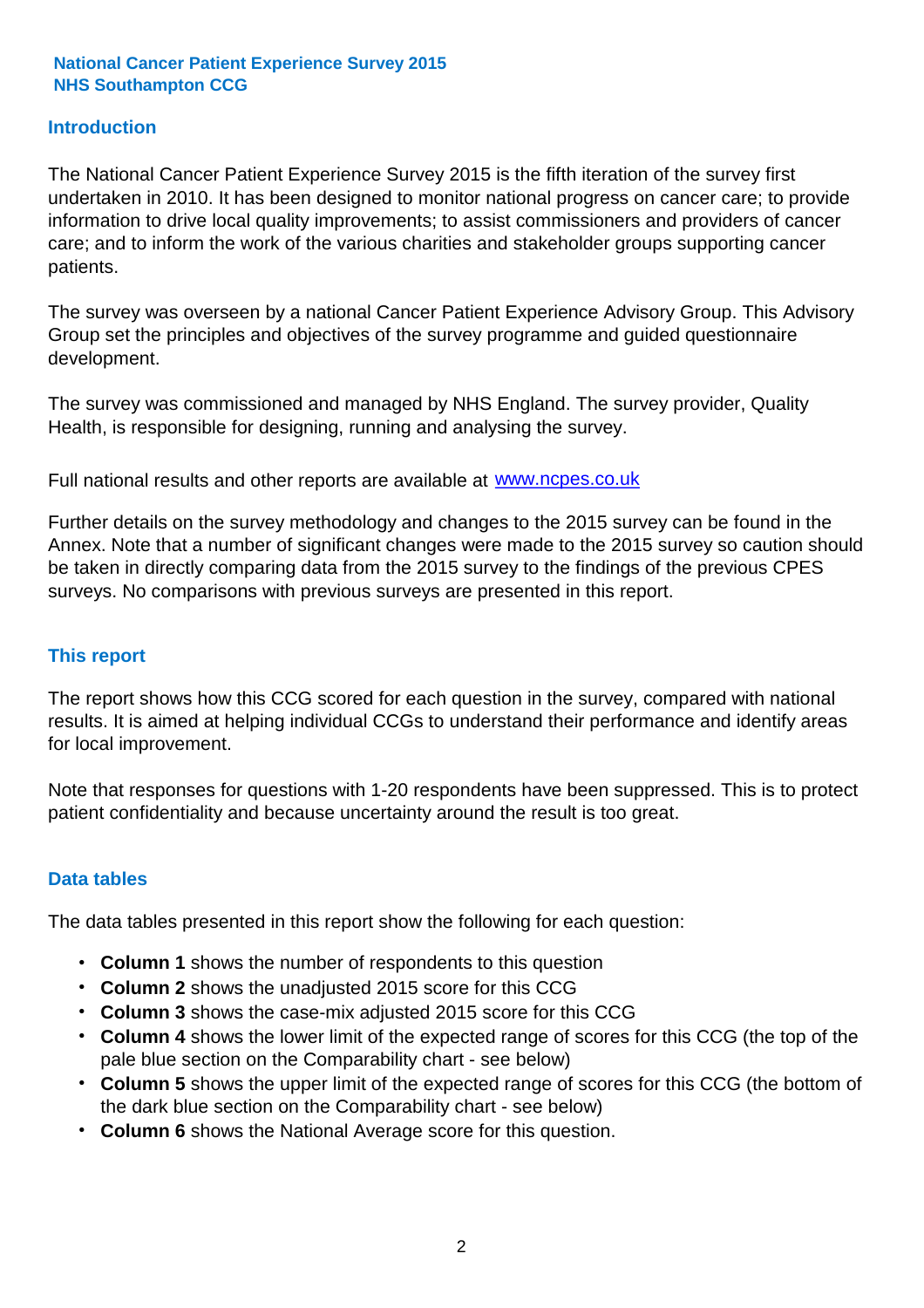Results for individual response options are presented in the detailed data tables **WWW.ncpes.co.uk** Confidence Intervals for unadjusted and case-mix adjusted data are provided in these tables.

Expected ranges and 95% Confidence Intervals highlight the uncertainty around the results. The size of the expected ranges and confidence intervals will be different for each question, and depends on the number of respondents and the range of their responses.

For further details on case-mix adjustment and the scoring methodology used, please refer to the Annex.

## **Comparability charts**

For the 2015 survey, we have adopted the CQC standard for reporting comparative performance, based on calculation of "expected ranges". This means that CCGs will be flagged as outliers only if there is statistical evidence that their scores deviate (positively or negatively) from the range of scores that would be expected for CCGs of the same size.

The Comparability charts in this report show a bar with these expected ranges (in grey), higher than expected (in dark blue), and lower than expected (in pale blue). A black dot represents the actual score of this CCG.

The same colour convention has been used in Column 3 of the Data tables.

For further details on expected ranges, please refer to the technical document at **www.ncpes.co.uk** 

### **Tumour group tables**

The final set of tables in this report show the scores for each question for each of the 13 tumour groups, with a comparative national score for that tumour group.

These breakdowns are intended as additional information for CCGs to understand the differences between the experiences of patients with different types of cancer. The numbers are generally relatively small and may not be statistically significant. They should therefore be treated with some caution.

### **Notes on specific questions**

Question 5 in the survey has not been scored. However, the unscored data is useful and has been published alongside the other results in this report. This question asked respondents to "tick all that apply". The results show all of the responses given including where respondents chose two or more options.

Questions used to direct respondents to different parts of the survey (questions 4, 17, 24, 27, 40, 43, 46) and other demographic and information questions are not reported.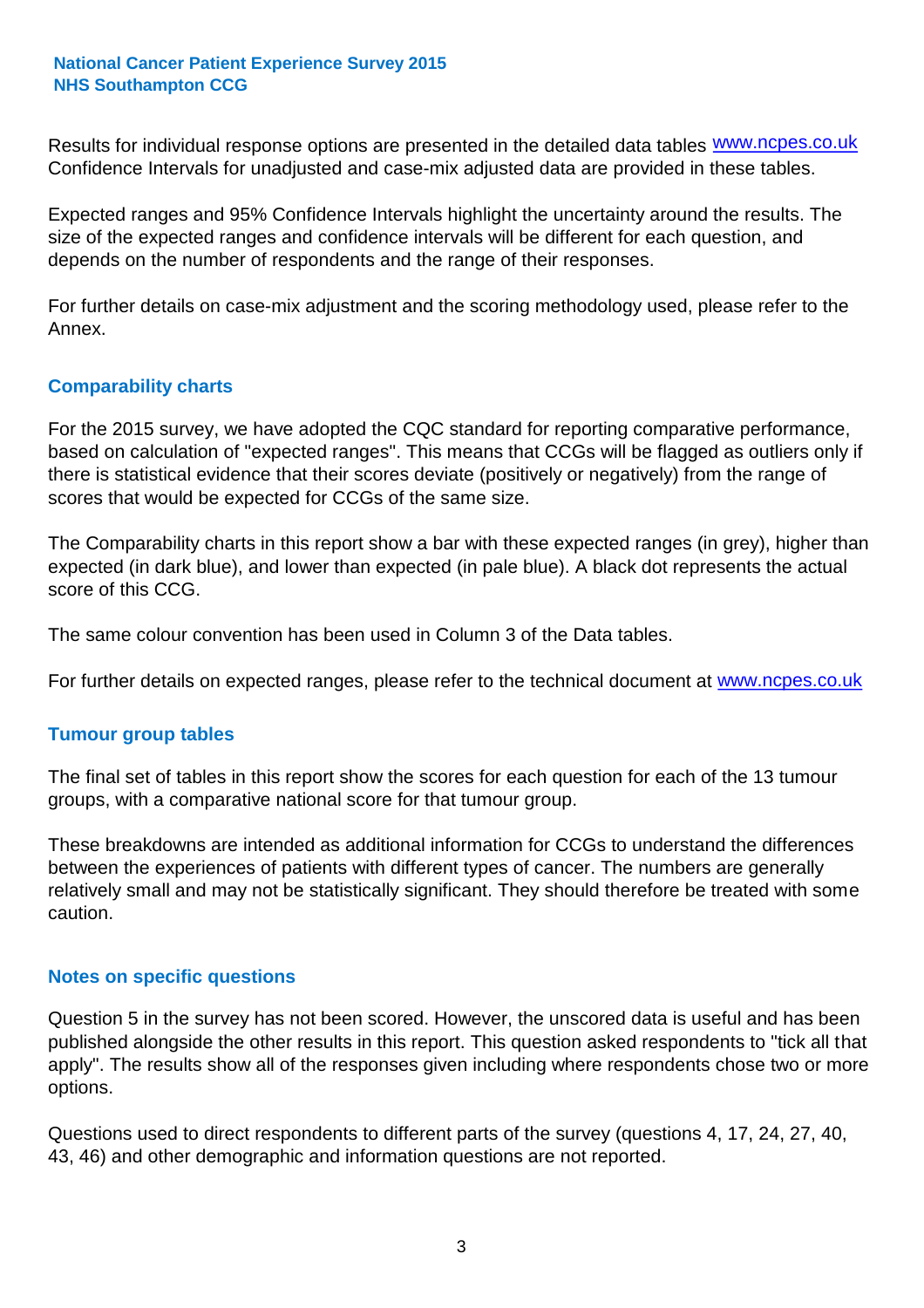### **How to use the data**

Unadjusted data should be used to see the actual responses from patients relating to the CCG.

Case-mix adjusted data, together with expected ranges, should be used to understand whether the results are significantly higher or lower than national results.

Case-mix adjusted data, together with (case-mix adjusted) Confidence Intervals (presented in the detailed data tables **www.ncpes.co.uk**), should be used to understand whether the results are significantly higher or lower than the results for another CCG.

#### **Response rates**

Numbers of respondents by tumour group, age and gender can be found in the Annex.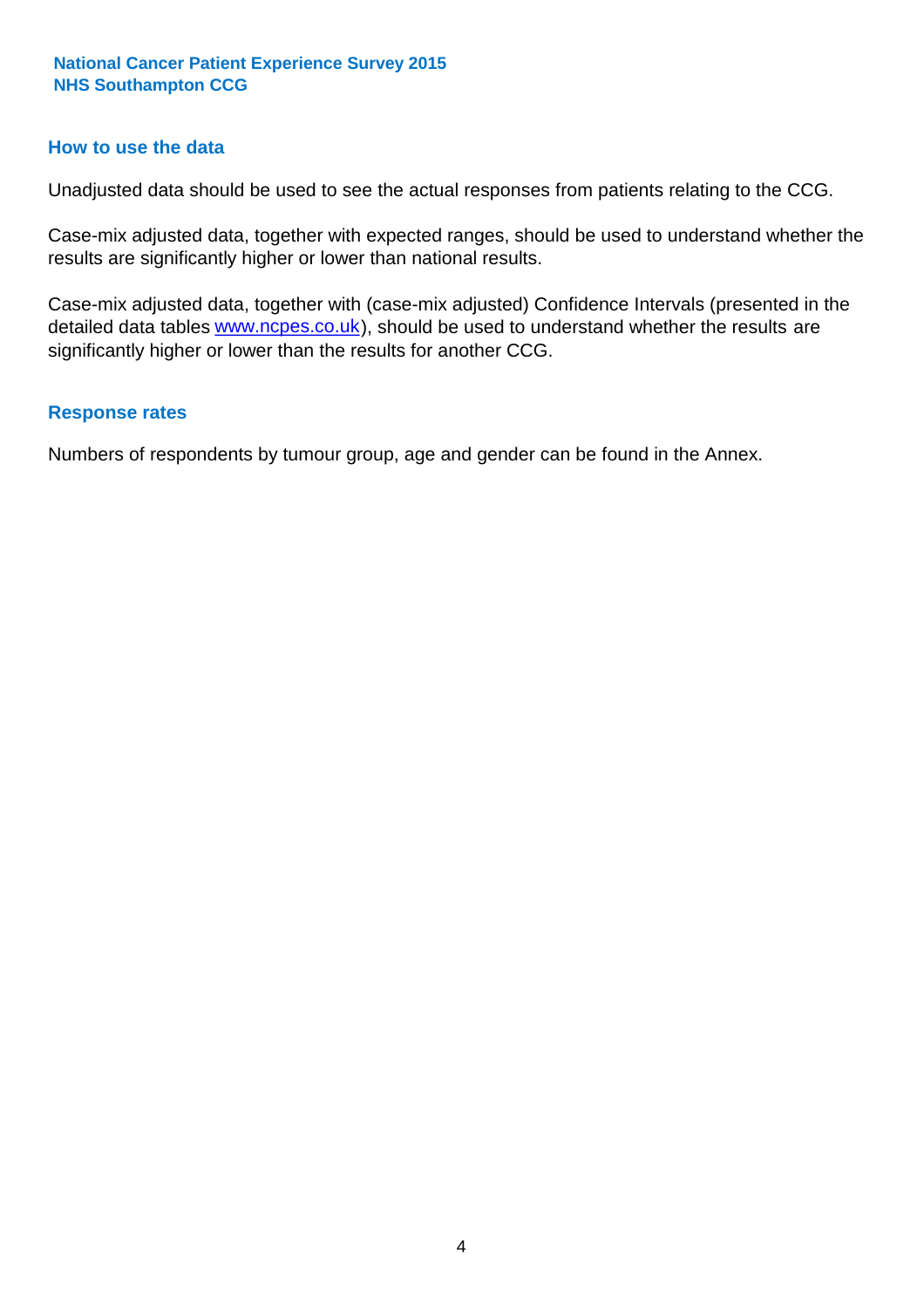## **Executive Summary**

average rating of 8.7. Asked to rate their care on a scale of zero (very poor) to 10 (very good), respondents gave an

The following questions are included in phase 1 of the Cancer Dashboard developed by Public Health England and NHS England\*:

- **80%** of respondents said that they were definitely involved as much as they wanted to be in decisions about their care and treatment
- **89%** of respondents said that they were given the name of a Clinical Nurse Specialist who would support them through their treatment
- when asked how easy or difficult it had been to contact their Clinical Nurse Specialist 91% of respondents said that it had been 'quite easy' or 'very easy'
- **89%** of respondents said that, overall, they were always treated with dignity and respect they were in hospital
- **94%** of respondents said that hospital staff told them who to contact if they were worried about their condition or treatment after they left hospital
- **66%** of respondents said that they thought the GPs and nurses at their general practice definitely did everything they could to support them while they were having cancer treatment.

Detailed results for these and other questions are set out in the sections that follow.

#### \* www.cancerdata.nhs.uk/dashboard

The questions were selected in discussion with the national Cancer Patient Experience Advisory Group and reflect four key patient experience domains: provision of information; involvement in decisions; care transition; interpersonal relations, respect and dignity. The figures presented above are all case-mix adjusted.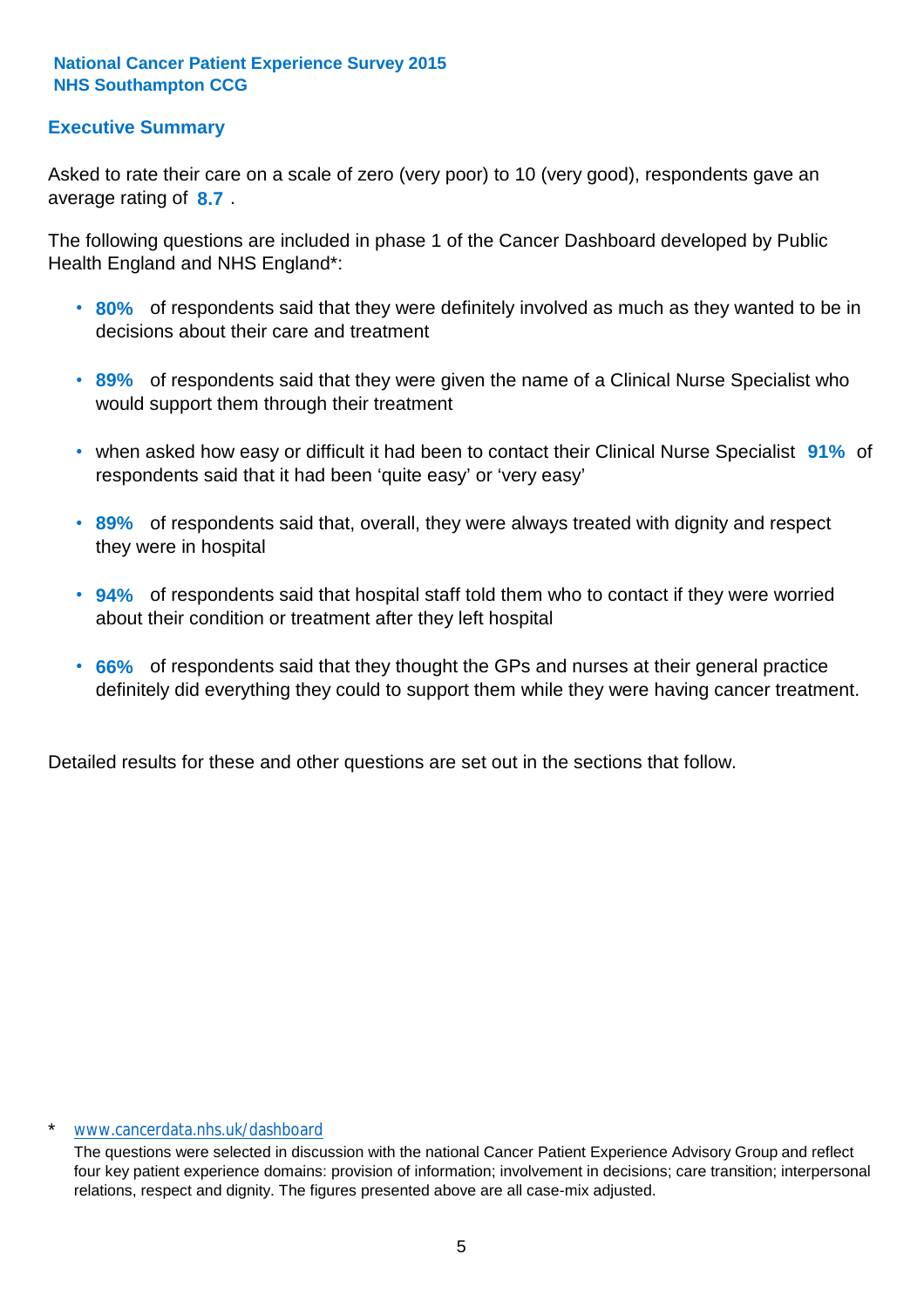## **Questions which scored outside expected range**

|     |                                                                                            |     |     |                                     | 2015 Case-mix Adjusted                |                              |  |  |  |  |
|-----|--------------------------------------------------------------------------------------------|-----|-----|-------------------------------------|---------------------------------------|------------------------------|--|--|--|--|
|     | Question                                                                                   |     |     | Lower limit of<br>expected<br>range | Upper limit<br>expected<br>range<br>٩ | Average<br>National<br>Score |  |  |  |  |
|     | Finding out what was wrong with you                                                        |     |     |                                     |                                       |                              |  |  |  |  |
| Q8  | Patient told they could bring a family member or friend when<br>first told they had cancer | 197 | 70% | 73%                                 | 84%                                   | 79%                          |  |  |  |  |
|     | Support for people with cancer                                                             |     |     |                                     |                                       |                              |  |  |  |  |
| Q22 | Hospital staff gave information on getting financial help                                  | 121 | 43% | 46%                                 | 64%                                   | 55%                          |  |  |  |  |
|     | Hospital care as an inpatient                                                              |     |     |                                     |                                       |                              |  |  |  |  |
| Q38 | Given clear written information about what should / should not<br>do post discharge        | 165 | 78% | 79%                                 | 90%                                   | 84%                          |  |  |  |  |
|     | <b>Your overall NHS care</b>                                                               |     |     |                                     |                                       |                              |  |  |  |  |
| Q58 | Taking part in cancer research discussed with patient                                      | 229 | 40% | 20%                                 | 36%                                   | 28%                          |  |  |  |  |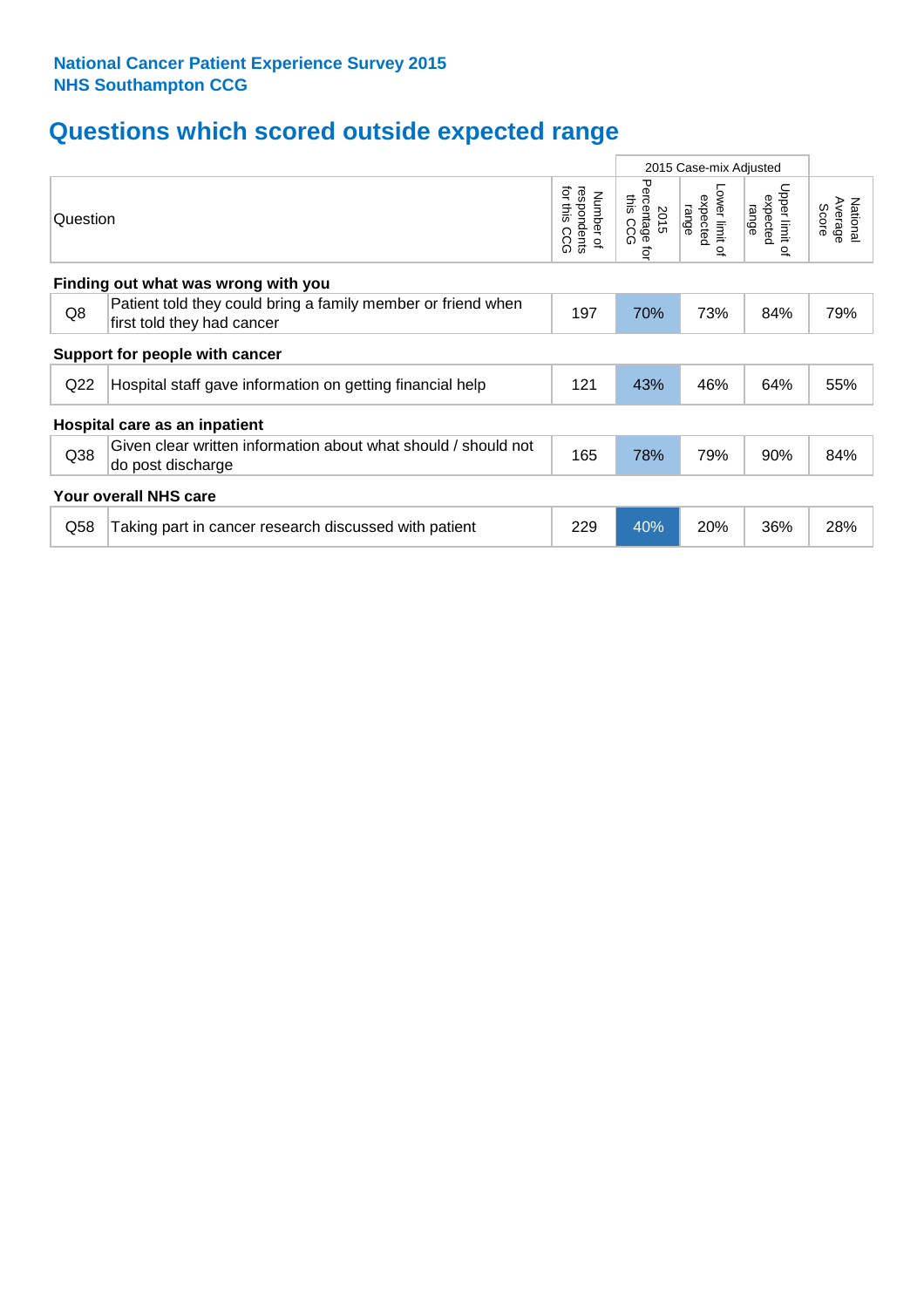## **CCG results**

## **Seeing your GP**



|    |                                                                |                                         |                             |               | 2015 Case-mix Adjusted     |                            |                           |
|----|----------------------------------------------------------------|-----------------------------------------|-----------------------------|---------------|----------------------------|----------------------------|---------------------------|
|    | Question                                                       | respondents<br>Number<br>$\overline{a}$ | 2015<br>Unadjusted<br>Score | 2015<br>Score | Expected<br>range<br>lower | Expected<br>range<br>nbber | National Average<br>Score |
| Q1 | Saw GP once / twice before being told had to go to<br>hospital | 185                                     | 76%                         | 77%           | 70%                        | 82%                        | 76%                       |
| Q2 | Patient thought they were seen as soon as necessary            | 244                                     | 80%                         | 80%           | 78%                        | 87%                        | 82%                       |

|    |                                                                             |                                                 | No. |
|----|-----------------------------------------------------------------------------|-------------------------------------------------|-----|
|    | Beforehand, did you have all the<br>information you needed about your test? | Yes                                             |     |
| Q5 |                                                                             | No, I would have liked more written information |     |
|    |                                                                             | No, I would have liked more verbal information  |     |
|    |                                                                             | I did not need / want any information           |     |
|    |                                                                             | Don't know / can't remember                     |     |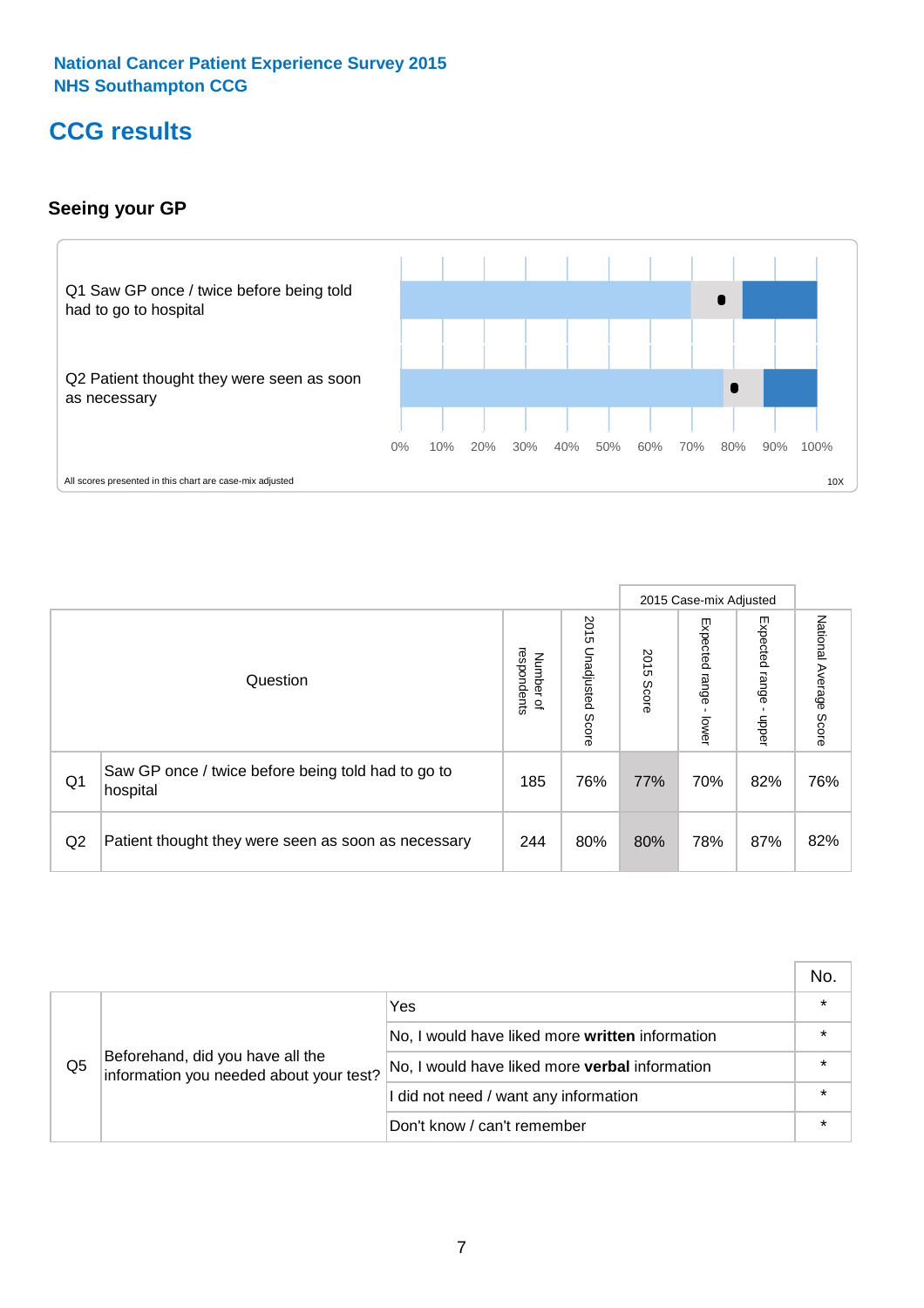## **Diagnostic tests**



|                |                                                                       |                          |                             |               | 2015 Case-mix Adjusted  |                         |                           |
|----------------|-----------------------------------------------------------------------|--------------------------|-----------------------------|---------------|-------------------------|-------------------------|---------------------------|
|                | Question                                                              | Number of<br>respondents | 2015<br>Unadjusted<br>Score | 2015<br>Score | Expected range<br>lower | Expected range<br>nbber | National Average<br>Score |
| Q <sub>6</sub> | The length of time waiting for the test to be done was<br>about right | 207                      | 89%                         | 89%           | 82%                     | 91%                     | 87%                       |
| Q7             | Given complete explanation of test results in<br>understandable way   | 210                      | 83%                         | 83%           | 73%                     | 84%                     | 79%                       |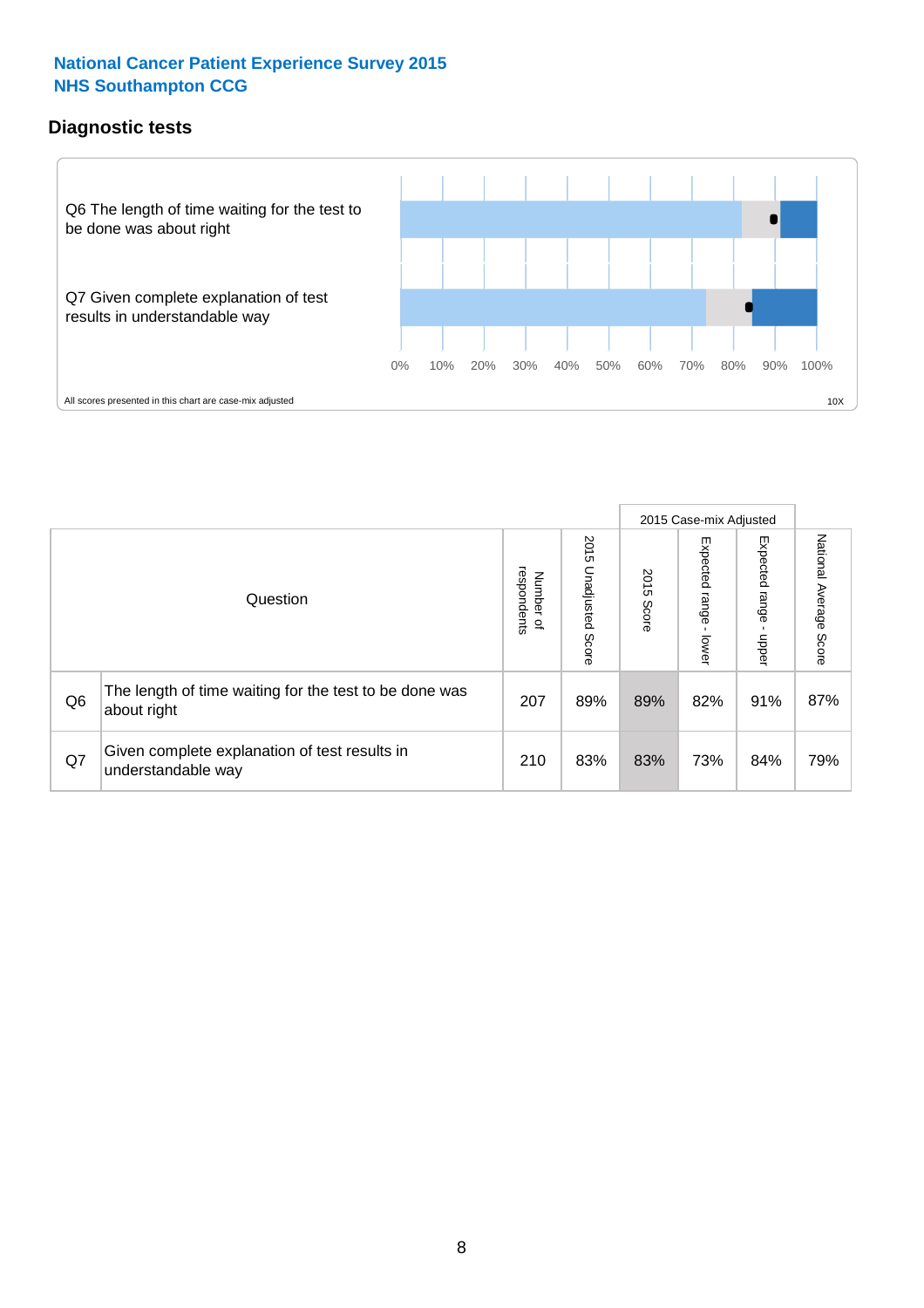### **Finding out what was wrong with you**



|                |                                                                                            |                          |                       |                      | 2015 Case-mix Adjusted                  |                           |                        |
|----------------|--------------------------------------------------------------------------------------------|--------------------------|-----------------------|----------------------|-----------------------------------------|---------------------------|------------------------|
|                | Question                                                                                   | respondents<br>Number of | 2015 Unadjusted Score | 2015<br><b>Score</b> | Expected range<br>$\mathbf{I}$<br>lower | Expected range -<br>hbber | National Average Score |
| Q8             | Patient told they could bring a family member or friend<br>when first told they had cancer | 197                      | 71%                   | 70%                  | 73%                                     | 84%                       | 79%                    |
| Q <sub>9</sub> | Patient felt they were told sensitively that they had cancer                               | 243                      | 83%                   | 83%                  | 80%                                     | 89%                       | 84%                    |
| Q10            | Patient completely understood the explanation of what<br>was wrong                         | 244                      | 69%                   | 71%                  | 67%                                     | 79%                       | 73%                    |
| Q11            | Patient given easy to understand written information<br>about the type of cancer they had  | 215                      | 71%                   | 71%                  | 66%                                     | 78%                       | 72%                    |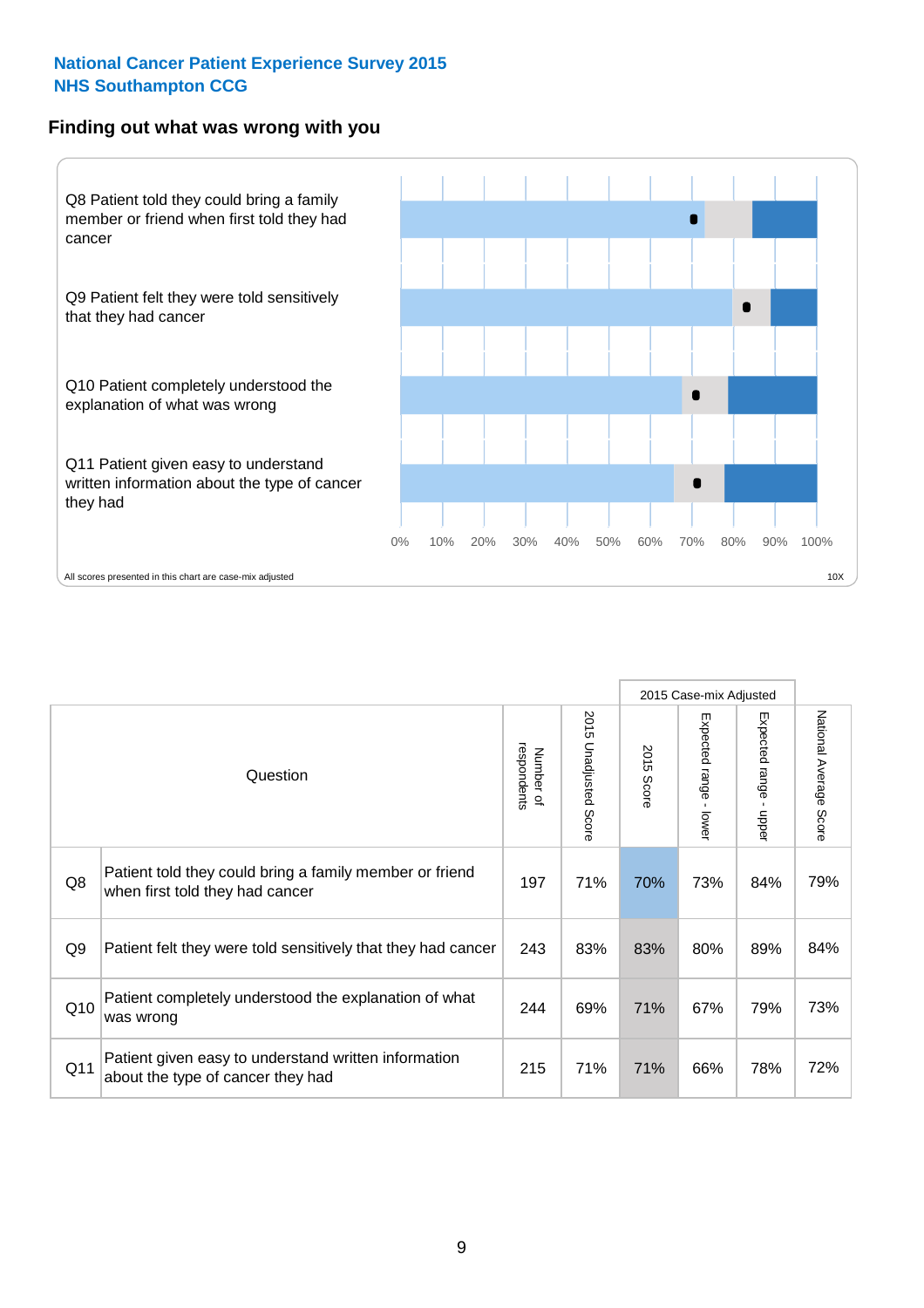## **Finding out what was wrong with you**



|     |                                                                                         |                          |                          |               |                                         | 2015 Case-mix Adjusted    |                        |
|-----|-----------------------------------------------------------------------------------------|--------------------------|--------------------------|---------------|-----------------------------------------|---------------------------|------------------------|
|     | Question                                                                                | Number of<br>respondents | 2015<br>Unadjusted Score | 2015<br>Score | Expected range<br>$\mathbf{I}$<br>lower | Expected range -<br>nbber | National Average Score |
| Q12 | Patient felt that treatment options were completely<br>explained                        | 213                      | 83%                      | 83%           | 78%                                     | 88%                       | 83%                    |
| Q13 | Possible side effects explained in an understandable way                                | 236                      | 75%                      | 76%           | 67%                                     | 78%                       | 73%                    |
| Q14 | Patient given practical advice and support in dealing with<br>side effects of treatment | 230                      | 71%                      | 71%           | 60%                                     | 72%                       | 66%                    |
| Q15 | Patient definitely told about side effects that could affect<br>them in the future      | 219                      | 55%                      | 54%           | 48%                                     | 61%                       | 54%                    |
| Q16 | Patient definitely involved in decisions about care and<br>treatment                    | 237                      | 79%                      | 80%           | 72%                                     | 83%                       | 78%                    |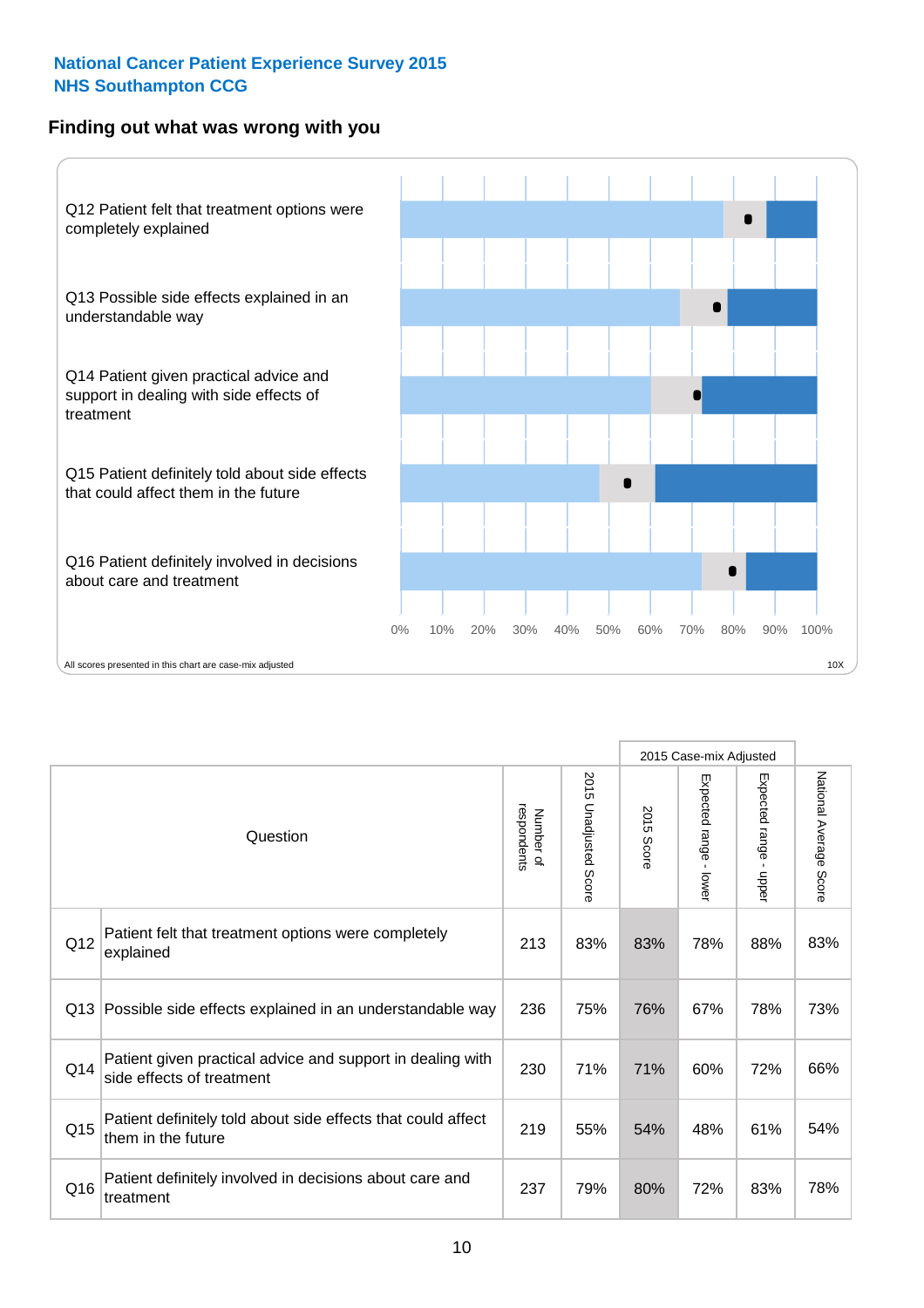## **Clinical Nurse Specialist**



|     |                                                                                     |                          |                       |               | 2015 Case-mix Adjusted  |                         |                                  |
|-----|-------------------------------------------------------------------------------------|--------------------------|-----------------------|---------------|-------------------------|-------------------------|----------------------------------|
|     | Question                                                                            | respondents<br>Number of | 2015 Unadjusted Score | 2015<br>Score | Expected range<br>lower | Expected range<br>nbber | National Average<br><b>Score</b> |
| Q17 | Patient given the name of the CNS who would support<br>them through their treatment | 232                      | 89%                   | 89%           | 86%                     | 94%                     | 90%                              |
| Q18 | Patient found it easy to contact their CNS                                          | 181                      | 91%                   | 91%           | 81%                     | 92%                     | 87%                              |
| Q19 | Get understandable answers to important questions all or<br>most of the time        | 172                      | 86%                   | 87%           | 84%                     | 93%                     | 89%                              |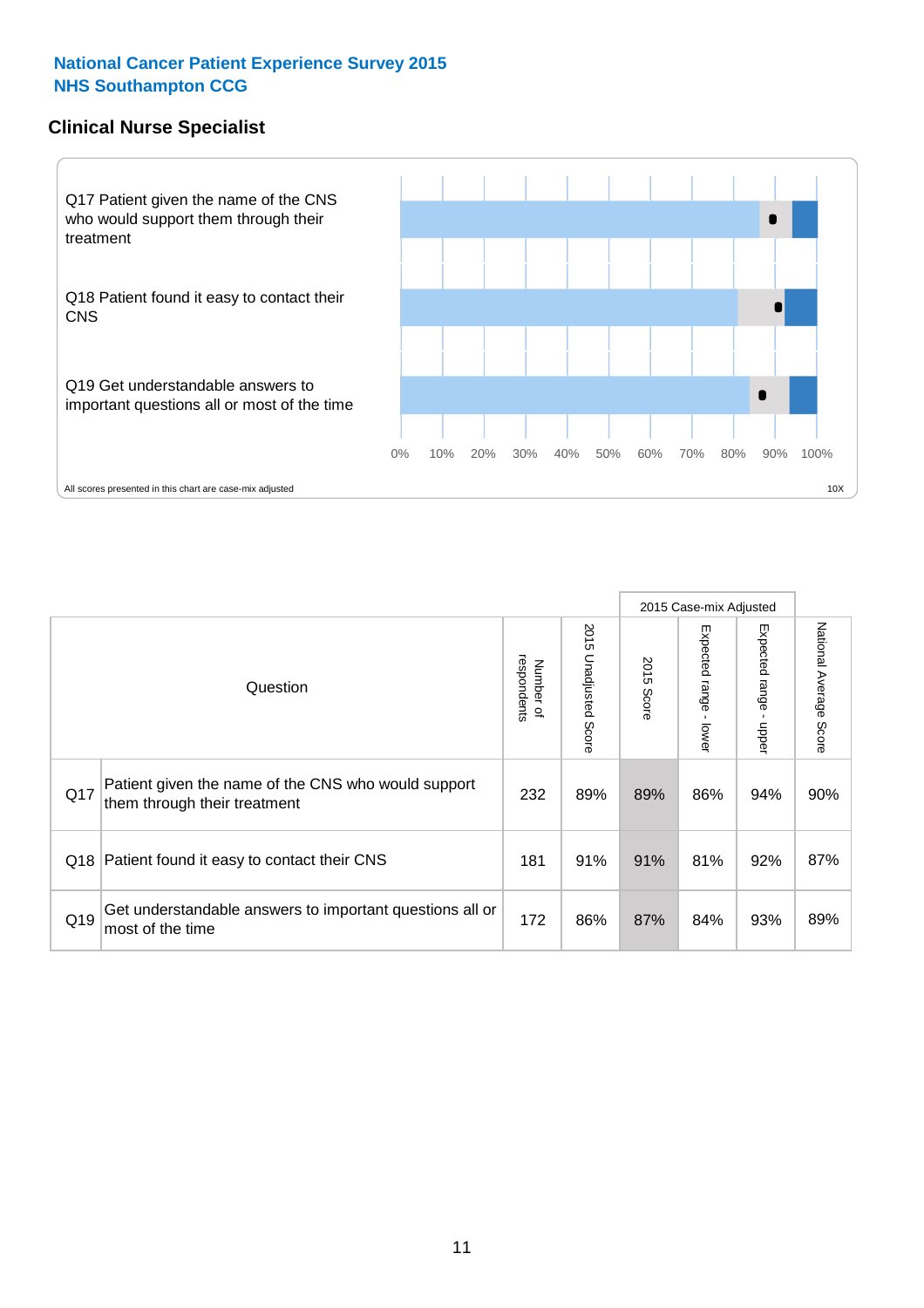## **Support for people with cancer**



2015 Case-mix Adjusted National Average Score 2015 Unadjusted Score Expected range - lower Expected range - upper National Average Score 2015 Unadjusted Score Expected range - upper Expected range - lower Number of<br>respondents respondents 2015 Score 2015 Score Number of Question Q20 Hospital staff gave information about support groups  $\begin{array}{|l|c|c|c|c|c|}\n\hline\n183 & 84\% & 84\% & 77\% & 89\% & 83\% \hline\n\end{array}$ Q21 153 75% 75% 74% 87% Hospital staff gave information about impact cancer could have on day to day activities but about impact cancer could<br>have on day to day activities Q22 Hospital staff gave information on getting financial help  $\left| 121 \right|$  45% 33% 46% 64% 55% Q23 Rospital staff told patient they could get free prescriptions |  $104$  |  $76\%$  |  $74\%$  |  $72\%$  |  $88\%$  |  $80\%$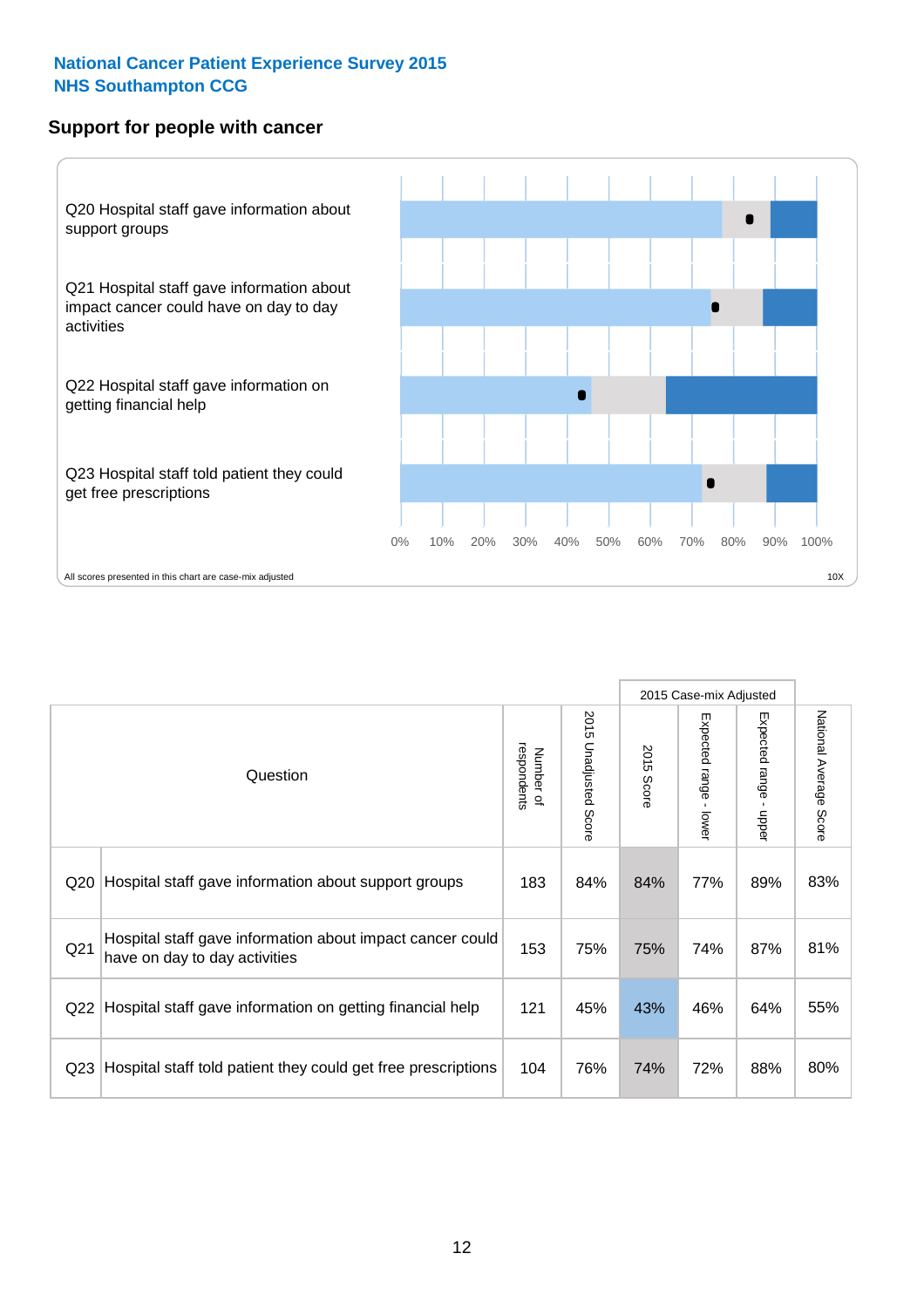## **Operations**



|     |                                                                 |                                         |                             |                    | 2015 Case-mix Adjusted     |                            |                              |
|-----|-----------------------------------------------------------------|-----------------------------------------|-----------------------------|--------------------|----------------------------|----------------------------|------------------------------|
|     | Question                                                        | respondents<br>Number<br>$\overline{a}$ | 2015<br>Unadjusted<br>Score | 201<br>CΠ<br>Score | Expected<br>range<br>lower | Expected<br>range<br>doper | National<br>Average<br>Score |
| Q26 | Staff explained how operation had gone in<br>understandable way | 142                                     | 81%                         | 81%                | 71%                        | 84%                        | 78%                          |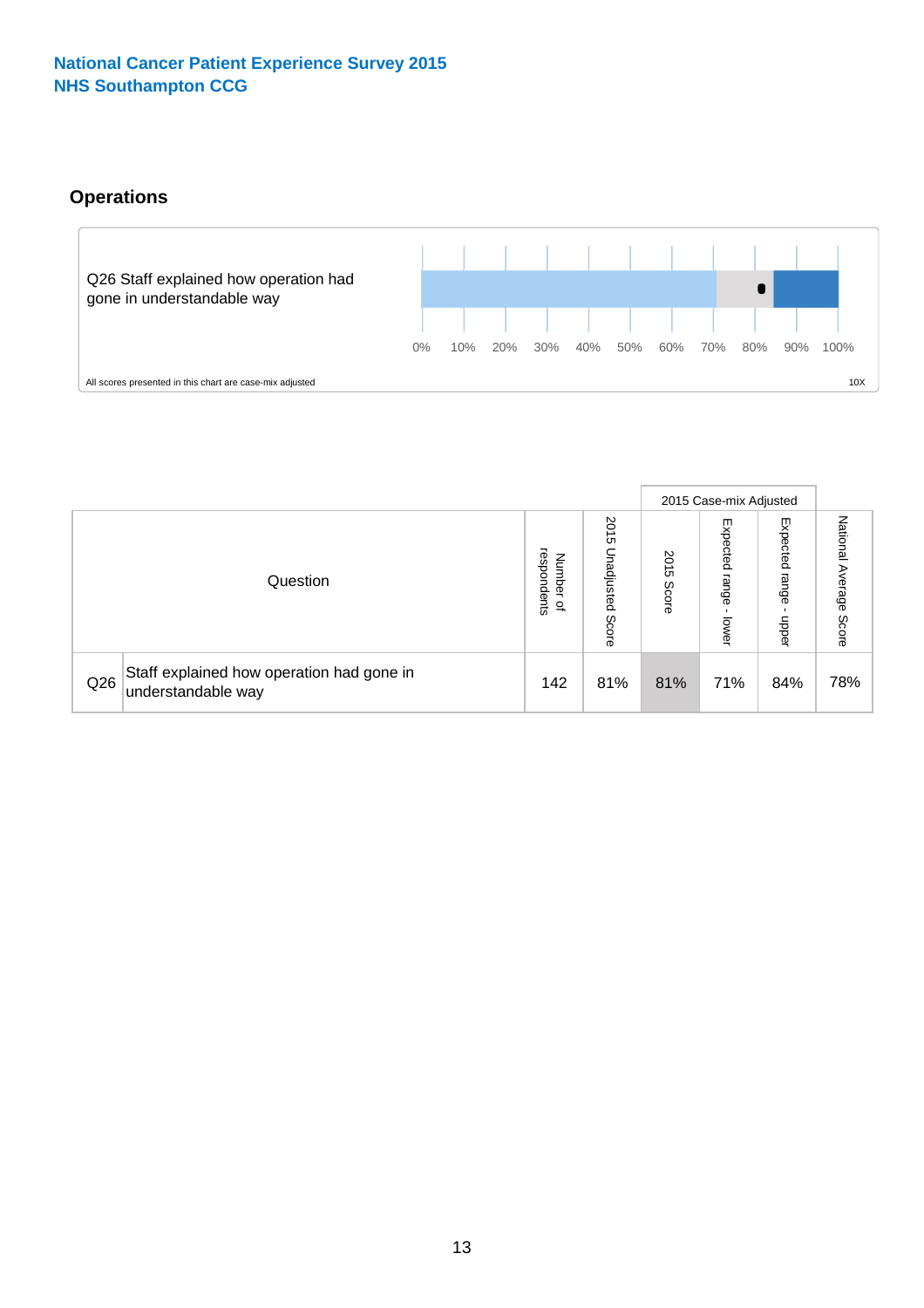## **Hospital care as an inpatient (Part 1 of 3)**



All scores presented in this chart are case-mix adjusted  $10X$ 

|                 |                                                                                           |                          |                       |                      | 2015 Case-mix Adjusted                    |                                           |                        |
|-----------------|-------------------------------------------------------------------------------------------|--------------------------|-----------------------|----------------------|-------------------------------------------|-------------------------------------------|------------------------|
|                 | Question                                                                                  | respondents<br>Number of | 2015 Unadjusted Score | 2015<br><b>Score</b> | Expected range<br>$\blacksquare$<br>lower | Expected range<br>$\blacksquare$<br>nbber | National Average Score |
| Q28             | Groups of doctors or nurses did not talk in front of patient<br>as if they were not there | 169                      | 81%                   | 83%                  | 75%                                       | 87%                                       | 81%                    |
| Q29             | Patient had confidence and trust in all doctors treating<br>them                          | 170                      | 86%                   | 87%                  | 79%                                       | 90%                                       | 84%                    |
| Q30             | Patient's family or someone close definitely had<br>opportunity to talk to doctor         | 137                      | 74%                   | 74%                  | 65%                                       | 80%                                       | 72%                    |
| Q <sub>31</sub> | Patient had confidence and trust in all ward nurses                                       | 169                      | 77%                   | 76%                  | 66%                                       | 79%                                       | 72%                    |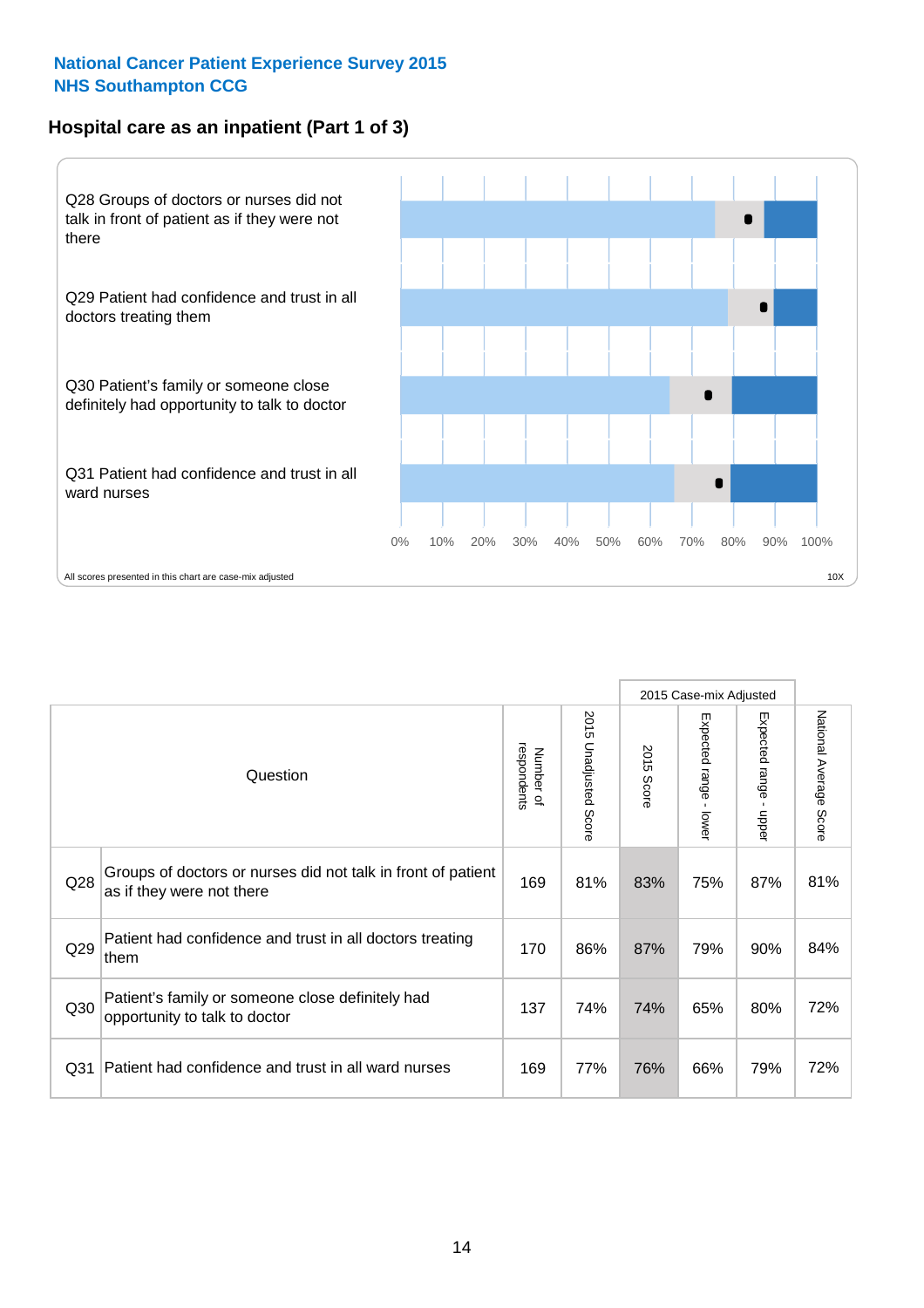## **Hospital care as an inpatient (Part 2 of 3)**



|                 |                                                                         |                          |                             |               | 2015 Case-mix Adjusted    |                                           |                           |
|-----------------|-------------------------------------------------------------------------|--------------------------|-----------------------------|---------------|---------------------------|-------------------------------------------|---------------------------|
|                 | Question                                                                | respondents<br>Number of | 2015<br>Unadjusted<br>Score | 2015<br>Score | Expected range<br>- lower | Expected range<br>$\blacksquare$<br>nbber | National Average<br>Score |
| Q32             | Always / nearly always enough nurses on duty                            | 170                      | 68%                         | 68%           | 59%                       | 73%                                       | 66%                       |
| Q <sub>33</sub> | All staff asked patient what name they preferred to be<br>called by     | 169                      | 73%                         | 72%           | 56%                       | 77%                                       | 67%                       |
| Q <sub>34</sub> | Always given enough privacy when discussing condition<br>or treatment   | 170                      | 84%                         | 84%           | 79%                       | 90%                                       | 85%                       |
| Q35             | Patient was able to discuss worries or fears with staff<br>during visit | 136                      | 53%                         | 52%           | 43%                       | 60%                                       | 52%                       |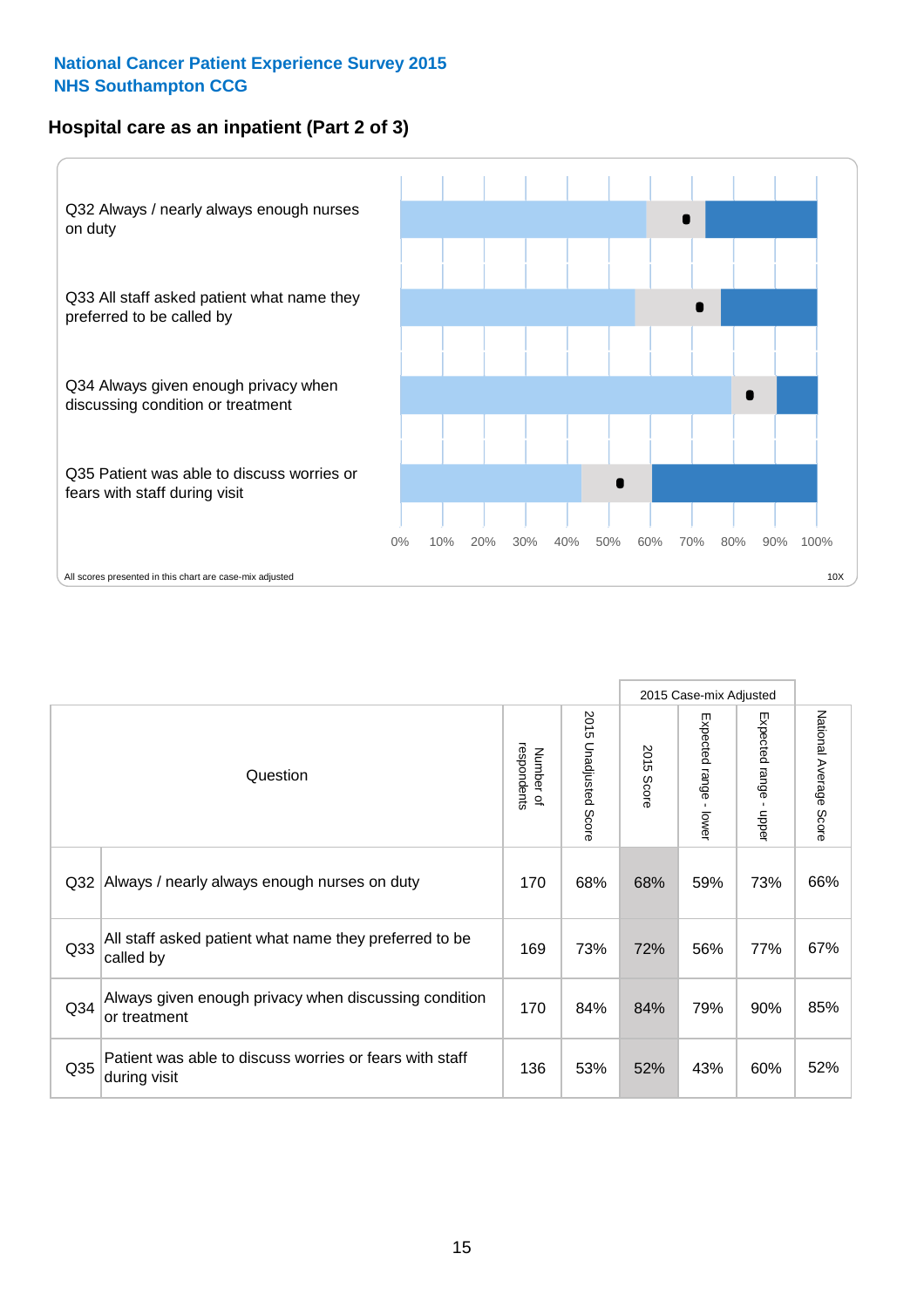## **Hospital care as an inpatient (Part 3 of 3)**



|                 |                                                                                     |                          |                                 |               | 2015 Case-mix Adjusted                    |                           |                        |
|-----------------|-------------------------------------------------------------------------------------|--------------------------|---------------------------------|---------------|-------------------------------------------|---------------------------|------------------------|
|                 | Question                                                                            | Number of<br>respondents | 2015<br><b>Unadjusted Score</b> | 2015<br>Score | Expected range<br>$\blacksquare$<br>lower | Expected range -<br>nbber | National Average Score |
| Q36             | Hospital staff definitely did everything to help control pain                       | 149                      | 80%                             | 80%           | 78%                                       | 90%                       | 84%                    |
| Q <sub>37</sub> | Always treated with respect and dignity by staff                                    | 170                      | 89%                             | 89%           | 82%                                       | 92%                       | 87%                    |
| Q38             | Given clear written information about what should / should<br>not do post discharge | 165                      | 78%                             | 78%           | 79%                                       | 90%                       | 84%                    |
| Q39             | Staff told patient who to contact if worried post discharge                         | 167                      | 93%                             | 94%           | 90%                                       | 97%                       | 94%                    |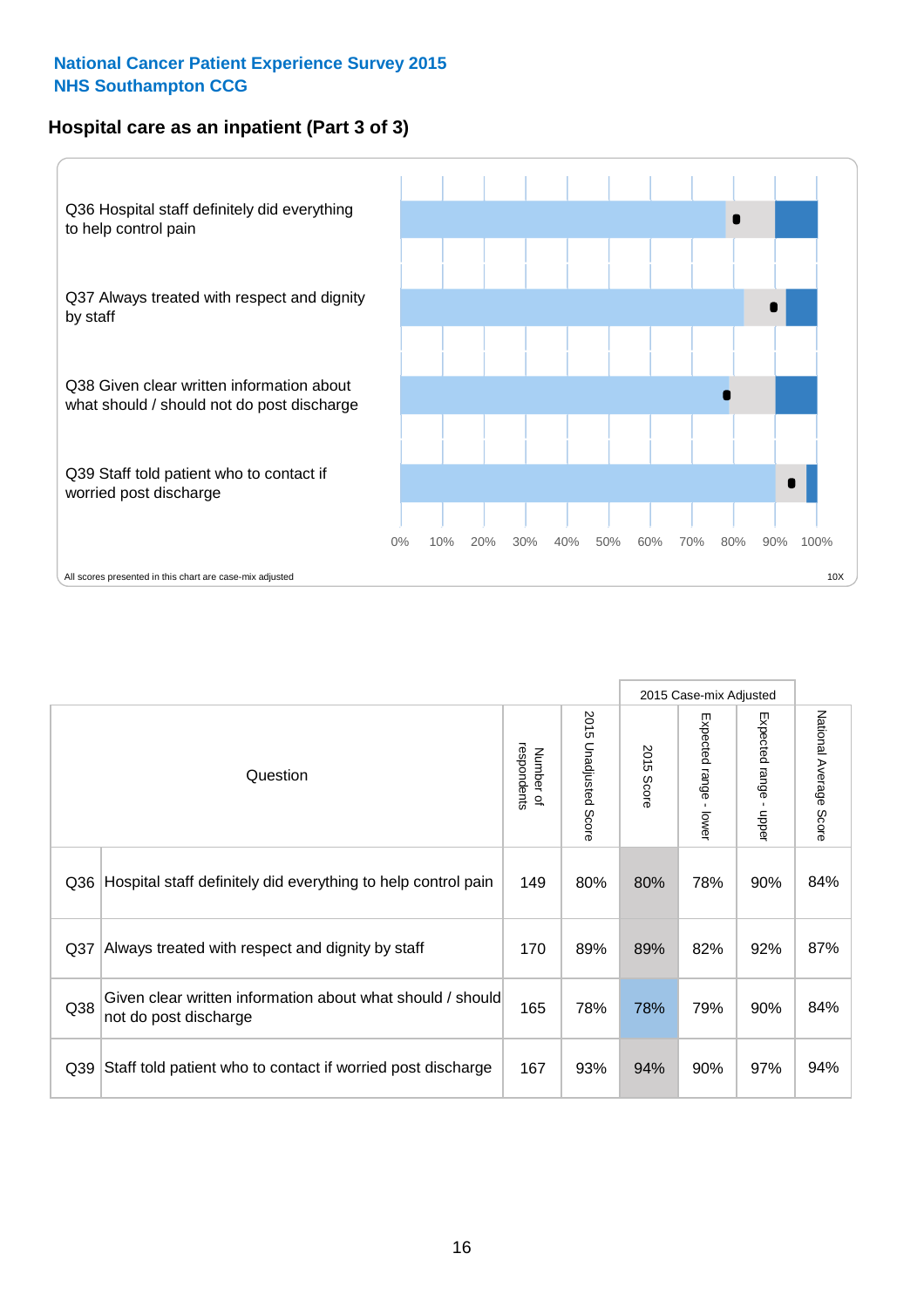## **Hospital care as a day patient / outpatient (Part 1 of 2)**



|     |                                                                                    |                          |                          |               | 2015 Case-mix Adjusted                  |                                         |                        |
|-----|------------------------------------------------------------------------------------|--------------------------|--------------------------|---------------|-----------------------------------------|-----------------------------------------|------------------------|
|     | Question                                                                           | respondents<br>Number of | 2015<br>Unadjusted Score | 2015<br>Score | Expected range<br>$\mathbf{I}$<br>lower | Expected range<br>$\mathbf{I}$<br>nbber | National Average Score |
| Q41 | Patient was able to discuss worries or fears with staff<br>during visit            | 189                      | 75%                      | 76%           | 63%                                     | 77%                                     | 70%                    |
| Q42 | Doctor had the right notes and other documentation with<br>them                    | 226                      | 95%                      | 95%           | 93%                                     | 98%                                     | 96%                    |
| Q44 | Beforehand patient had all information needed about<br>radiotherapy treatment      | 59                       | 86%                      | 86%           | 77%                                     | 95%                                     | 86%                    |
| Q45 | Patient given understandable information about whether<br>radiotherapy was working | 52                       | 50%                      | 50%           | 46%                                     | 73%                                     | 60%                    |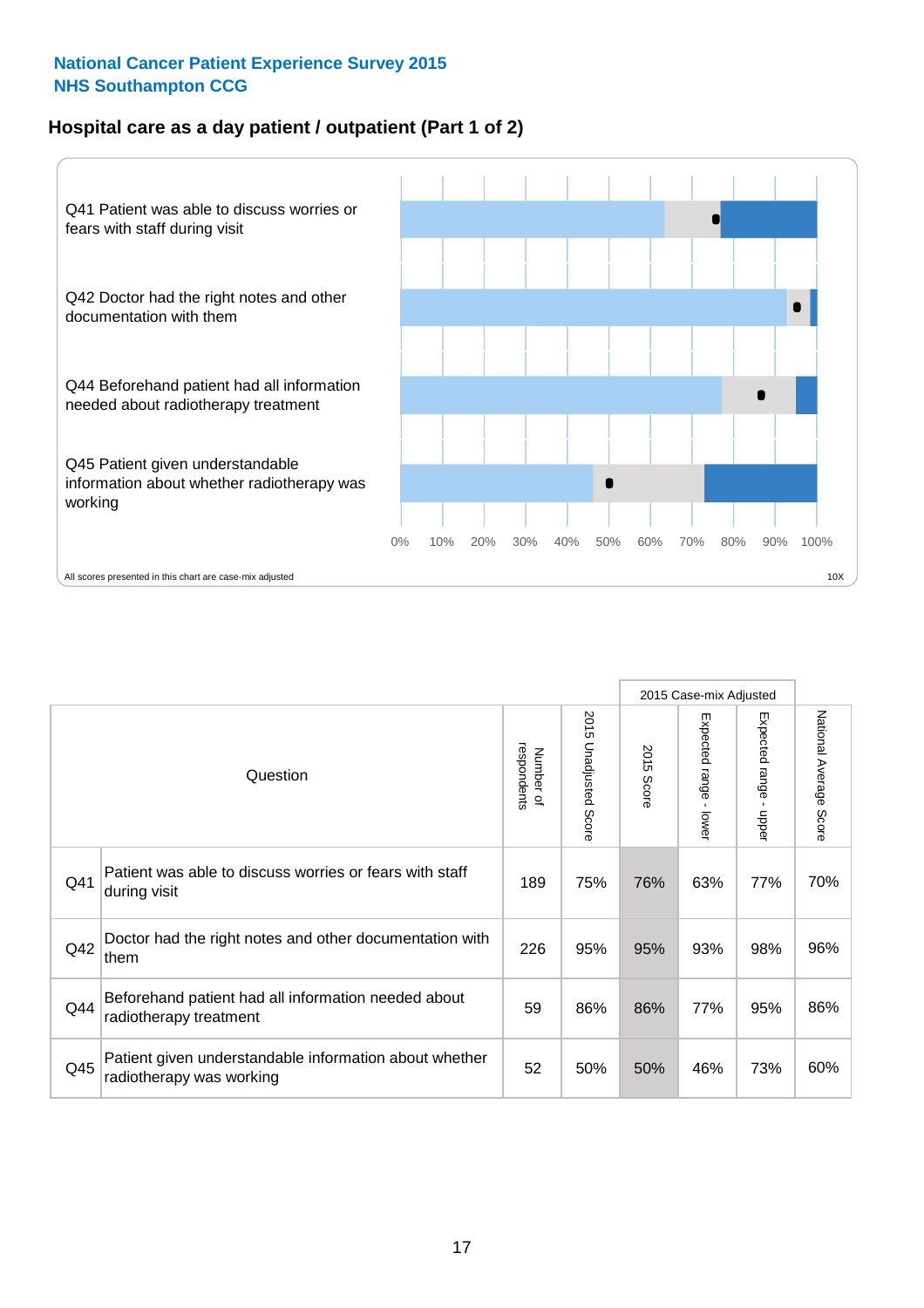## **Hospital care as a day patient / outpatient (Part 2 of 2)**



|     |                                                                                    |                                       |                             |               | 2015 Case-mix Adjusted       |                         |                           |
|-----|------------------------------------------------------------------------------------|---------------------------------------|-----------------------------|---------------|------------------------------|-------------------------|---------------------------|
|     | Question                                                                           | respondents<br>Number<br>$\mathbf{Q}$ | 2015<br>Unadjusted<br>Score | 2015<br>Score | Expected<br>I range<br>lower | Expected range<br>nbber | National Average<br>Score |
| Q47 | Beforehand patient had all information needed about<br>chemotherapy treatment      | 129                                   | 80%                         | 79%           | 78%                          | 91%                     | 84%                       |
| Q48 | Patient given understandable information about whether<br>chemotherapy was working | 115                                   | 65%                         | 63%           | 59%                          | 76%                     | 68%                       |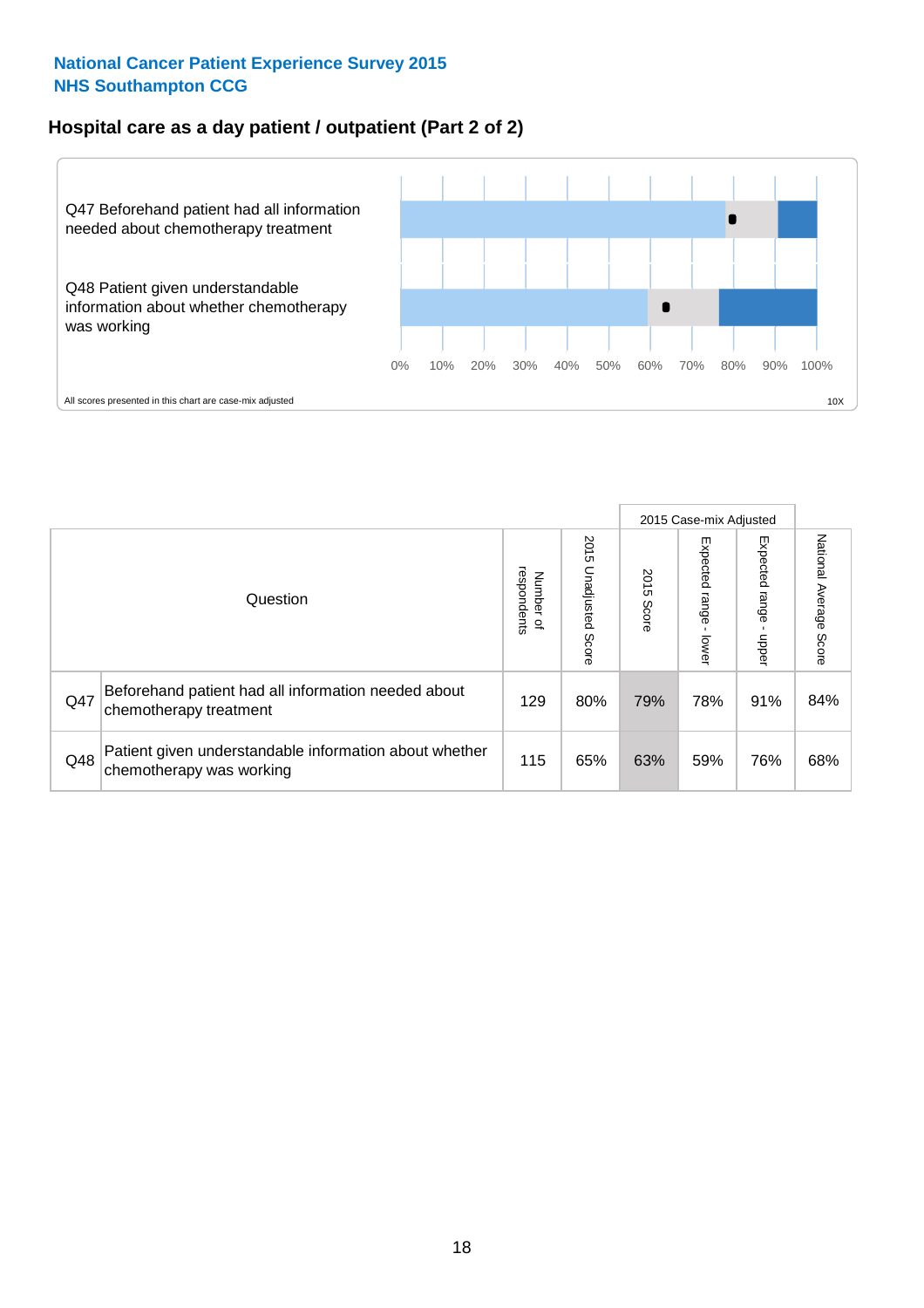#### **Home care and support**



2015 Case-mix Adjusted 2015 Unadjusted Score Expected range - upper National Average Score 2015 Unadjusted Score Expected range - lower National Average Score Expected range - lower Expected range - upper Number of<br>respondents 2015 Score respondents 2015 Score Number of Question Hospital staff gave family or someone close all the  $Q49$  information needed to help with care at home  $Q49$  61% 61% 51% 64% 58% Patient definitely given enough support from health or Q50 social services during treatment 130 | 52% 53% 44% 63% 54% Patient definitely given enough support from health or  $\frac{33\%}{\%}$  social services after treatment  $\frac{33\%}{\%}$  56%  $\frac{45\%}{\%}$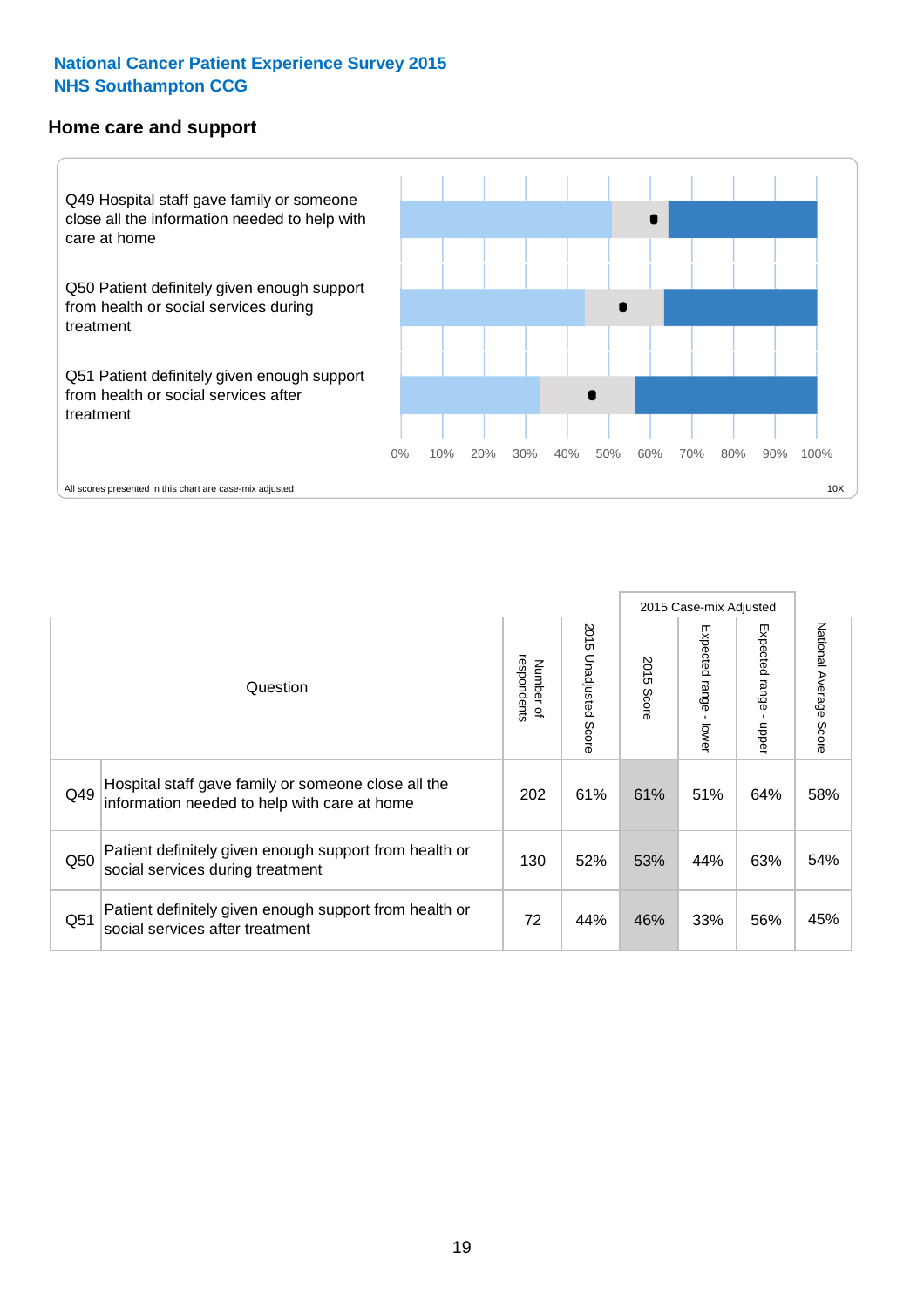## **Care from your general practice**



|     |                                                                           |                                       |                             |               | 2015 Case-mix Adjusted            |                            |                           |
|-----|---------------------------------------------------------------------------|---------------------------------------|-----------------------------|---------------|-----------------------------------|----------------------------|---------------------------|
|     | Question                                                                  | respondents<br>Number<br>$\mathbf{Q}$ | 2015<br>Unadjusted<br>Score | 2015<br>Score | Expected<br><b>Lange</b><br>lower | Expected<br>range<br>doper | National Average<br>Score |
| Q52 | GP given enough information about patient's condition<br>and treatment    | 184                                   | 92%                         | 93%           | 92%                               | 98%                        | 95%                       |
| Q53 | Practice staff definitely did everything they could to<br>support patient | 156                                   | 65%                         | 66%           | 55%                               | 70%                        | 63%                       |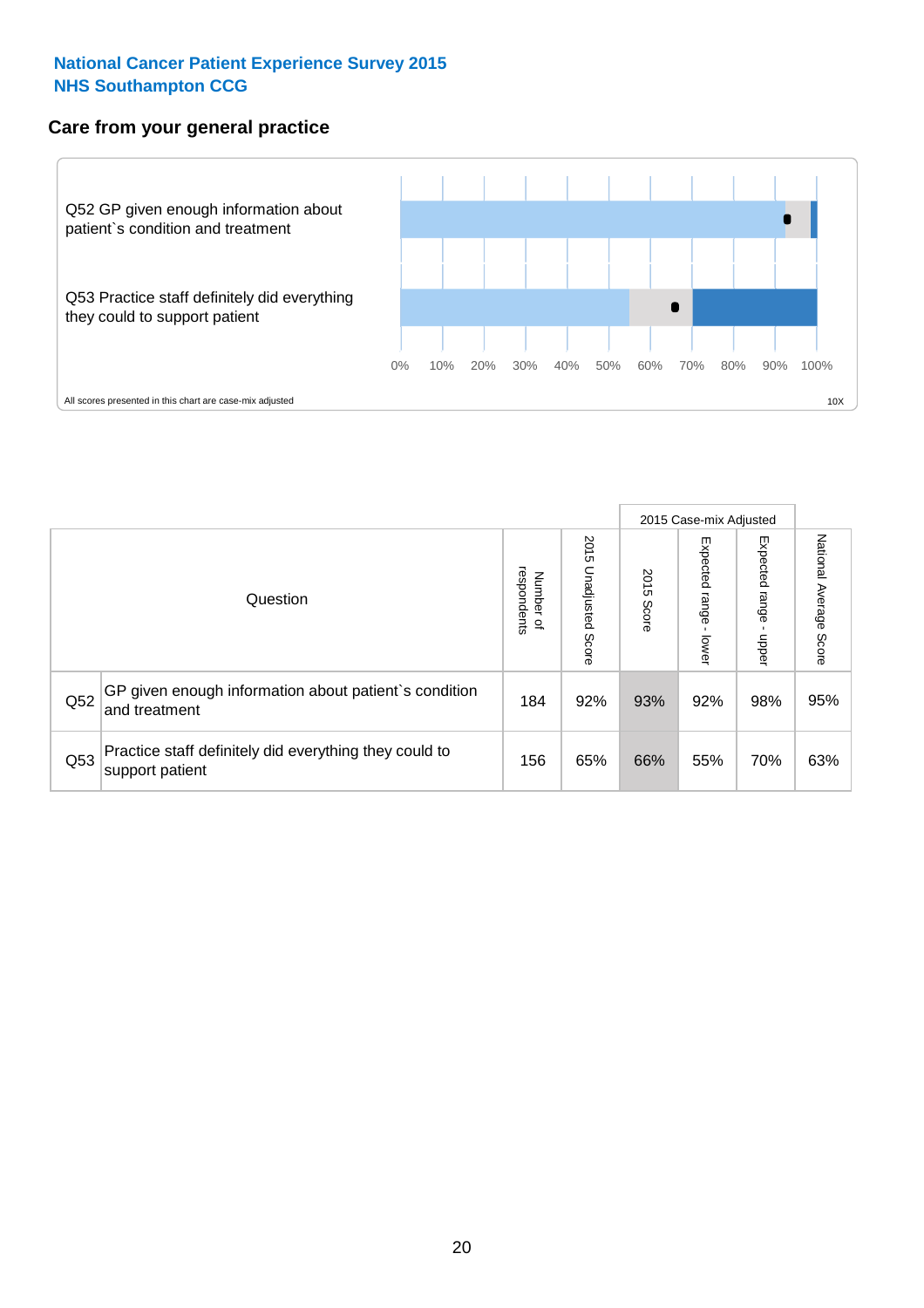## **Your overall NHS care (Part 1 of 2)**



|     |                                                                    |                          |                          | 2015 Case-mix Adjusted |                                           |                                           |                        |
|-----|--------------------------------------------------------------------|--------------------------|--------------------------|------------------------|-------------------------------------------|-------------------------------------------|------------------------|
|     | Question                                                           | respondents<br>Number of | 2015<br>Unadjusted Score | 2015<br>Score          | Expected range<br>$\blacksquare$<br>lower | Expected range<br>$\blacksquare$<br>nbber | National Average Score |
| Q54 | Hospital and community staff always worked well together           | 233                      | 64%                      | 63%                    | 54%                                       | 67%                                       | 61%                    |
| Q55 | Patient given a care plan                                          | 202                      | 31%                      | 29%                    | 26%                                       | 40%                                       | 33%                    |
| Q56 | Overall the administration of the care was very good /<br>good     | 245                      | 90%                      | 90%                    | 85%                                       | 93%                                       | 89%                    |
| Q57 | Length of time for attending clinics and appointments was<br>right | 245                      | 62%                      | 62%                    | 58%                                       | 74%                                       | 66%                    |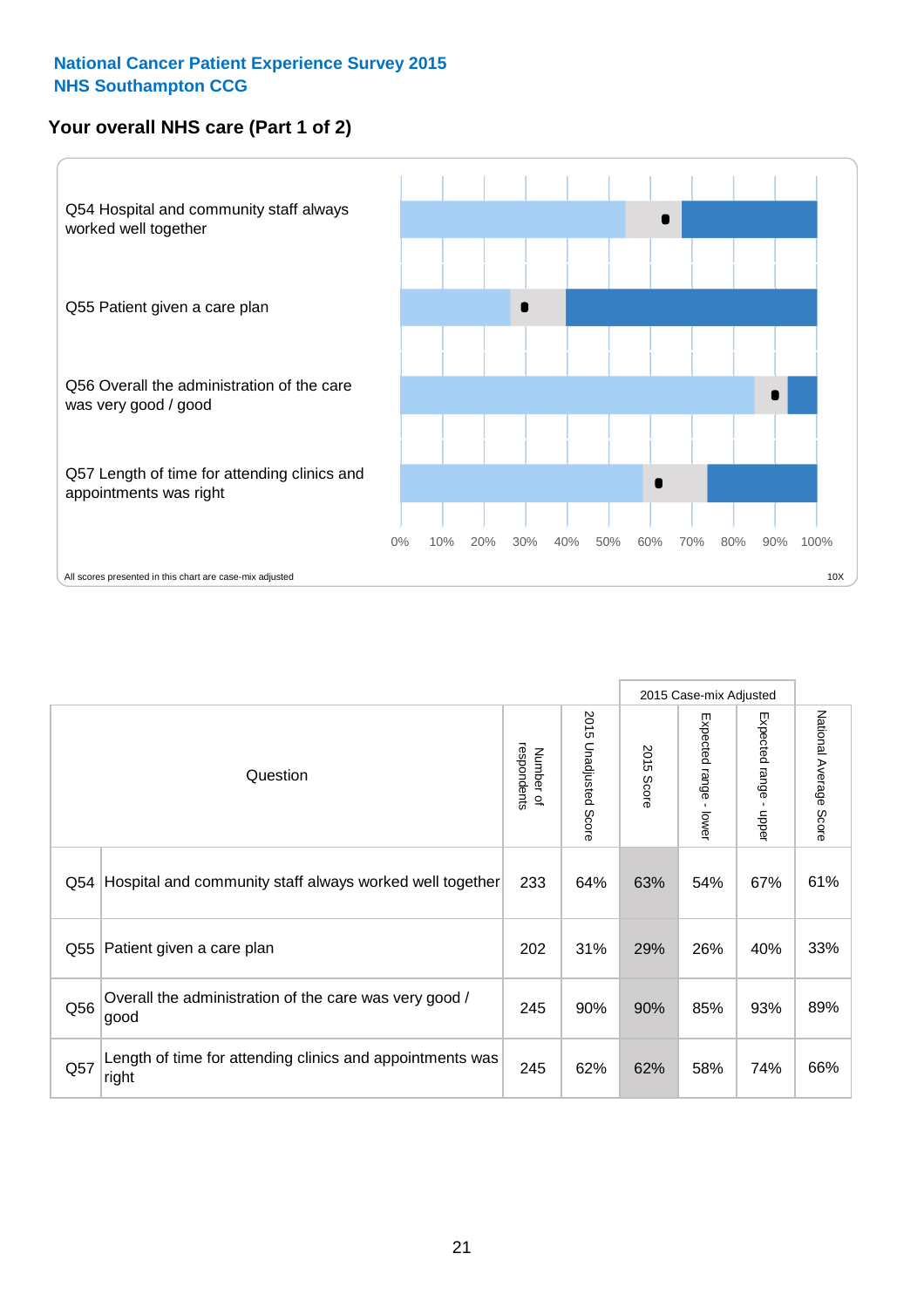## **Your overall NHS care (Part 2 of 2)**



|     |                                                       |                                         |                             |               | 2015 Case-mix Adjusted     |                            |                        |
|-----|-------------------------------------------------------|-----------------------------------------|-----------------------------|---------------|----------------------------|----------------------------|------------------------|
|     | Question                                              | respondents<br>Number<br>$\overline{a}$ | 2015<br>Unadjusted<br>Score | 2015<br>Score | Expected<br>range<br>lower | Expected<br>range<br>dpper | National Average Score |
| Q58 | Taking part in cancer research discussed with patient | 229                                     | 41%                         | 40%           | 20%                        | 36%                        | 28%                    |



|     |                                                                        |                                   |                             | 2015 Case-mix Adjusted |                                                           |                                                       |                              |
|-----|------------------------------------------------------------------------|-----------------------------------|-----------------------------|------------------------|-----------------------------------------------------------|-------------------------------------------------------|------------------------------|
|     | Question                                                               | respondents<br>Number<br>$\Omega$ | 2015<br>Inadjusted<br>Score | 2015<br>Score          | OWer<br>limit<br>range<br>$\overline{\sigma}$<br>expected | Upper<br>limit<br>range<br>$\overline{a}$<br>expected | National<br>Average<br>Score |
| Q59 | Patient's average rating of care scored from very poor to<br>very good | 239                               | 8.7                         | 8.7                    | 8.5                                                       | 8.9                                                   | 8.7                          |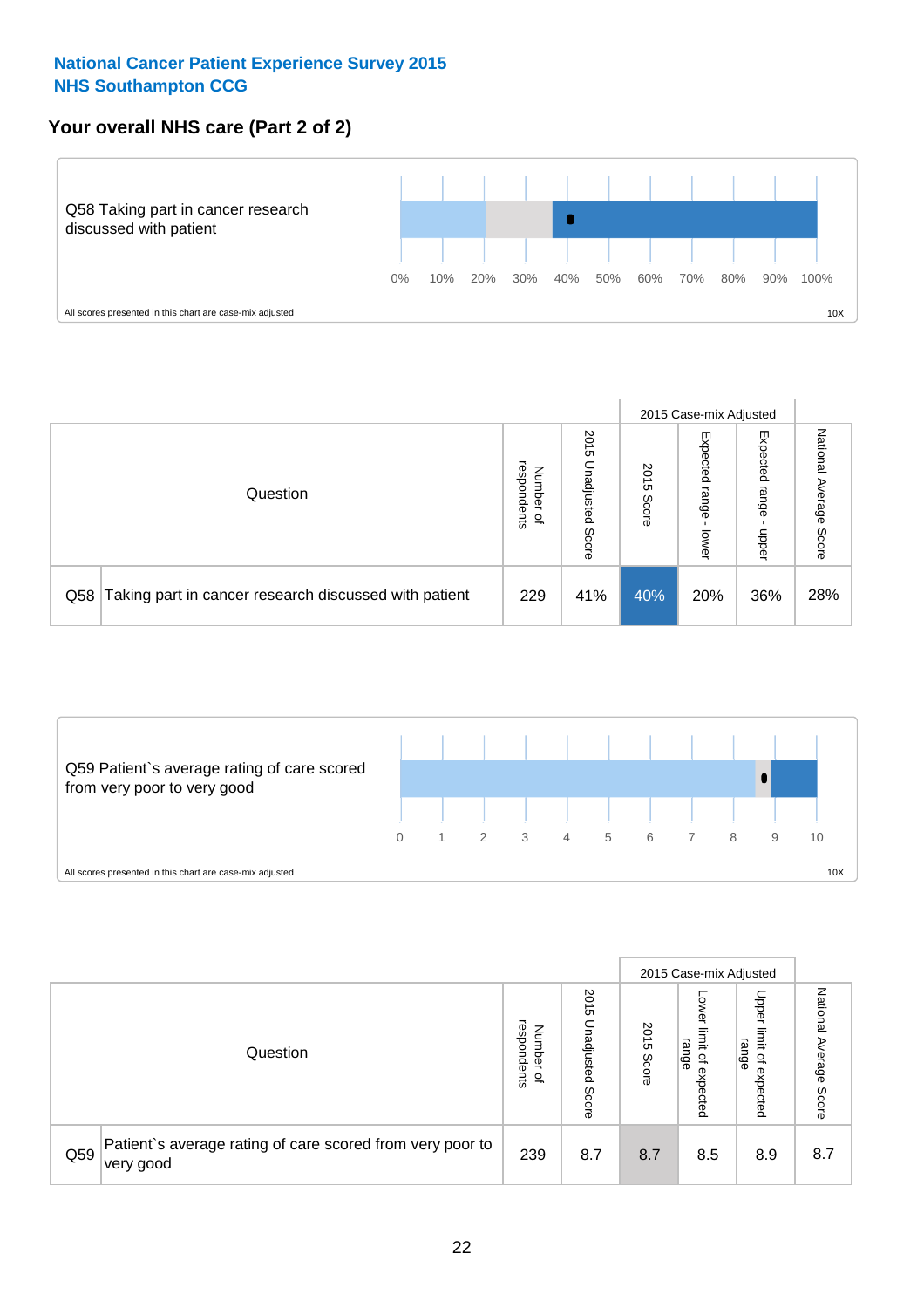## **Comparisons by tumour group for this CCG**

The following tables show the unadjusted CCG and the national percentage scores for each question broken down by tumour group. Where a cell in the table contains an asterisk this indicates that the number of patients in that group was below 21 and too small to display. Where a cell in the table contains "n.a." this indicates that there were no respondents for that tumour group.

## **Seeing your GP**

|                      | Q1. Saw GP once /<br>had to go to hospital | twice before being told | Q2. Patient thought<br>they were seen as<br>soon as necessary |                 |  |
|----------------------|--------------------------------------------|-------------------------|---------------------------------------------------------------|-----------------|--|
| <b>Cancer type</b>   | This CCG <sup>\$</sup>                     | <b>National</b>         | This CCG <sup>\$</sup>                                        | <b>National</b> |  |
| Brain / CNS          | n.a.                                       | 60%                     | $\star$                                                       | 77%             |  |
| <b>Breast</b>        | 83%                                        | 93%                     | 80%                                                           | 88%             |  |
| Colorectal / LGT     | 70%                                        | 72%                     | 83%                                                           | 80%             |  |
| Gynaecological       | $\star$                                    | 75%                     | $\star$                                                       | 78%             |  |
| Haematological       | 70%                                        | 64%                     | 73%                                                           | 80%             |  |
| <b>Head and Neck</b> | $\star$                                    | 77%                     | $\star$                                                       | 79%             |  |
| Lung                 | $\star$                                    | 69%                     | $\star$                                                       | 83%             |  |
| Prostate             | $\star$                                    | 79%                     | $\star$                                                       | 85%             |  |
| Sarcoma              | $\star$                                    | 64%                     | $\star$                                                       | 69%             |  |
| <b>Skin</b>          | $\star$                                    | 91%                     | $\star$                                                       | 87%             |  |
| <b>Upper Gastro</b>  | $\star$                                    | 70%                     | $\star$                                                       | 78%             |  |
| Urological           | 77%                                        | 81%                     | 89%                                                           | 84%             |  |
| Other                | $\star$                                    | 70%                     | $\star$                                                       | 78%             |  |
| <b>All Cancers</b>   | 76%                                        | 76%                     | 80%                                                           | 82%             |  |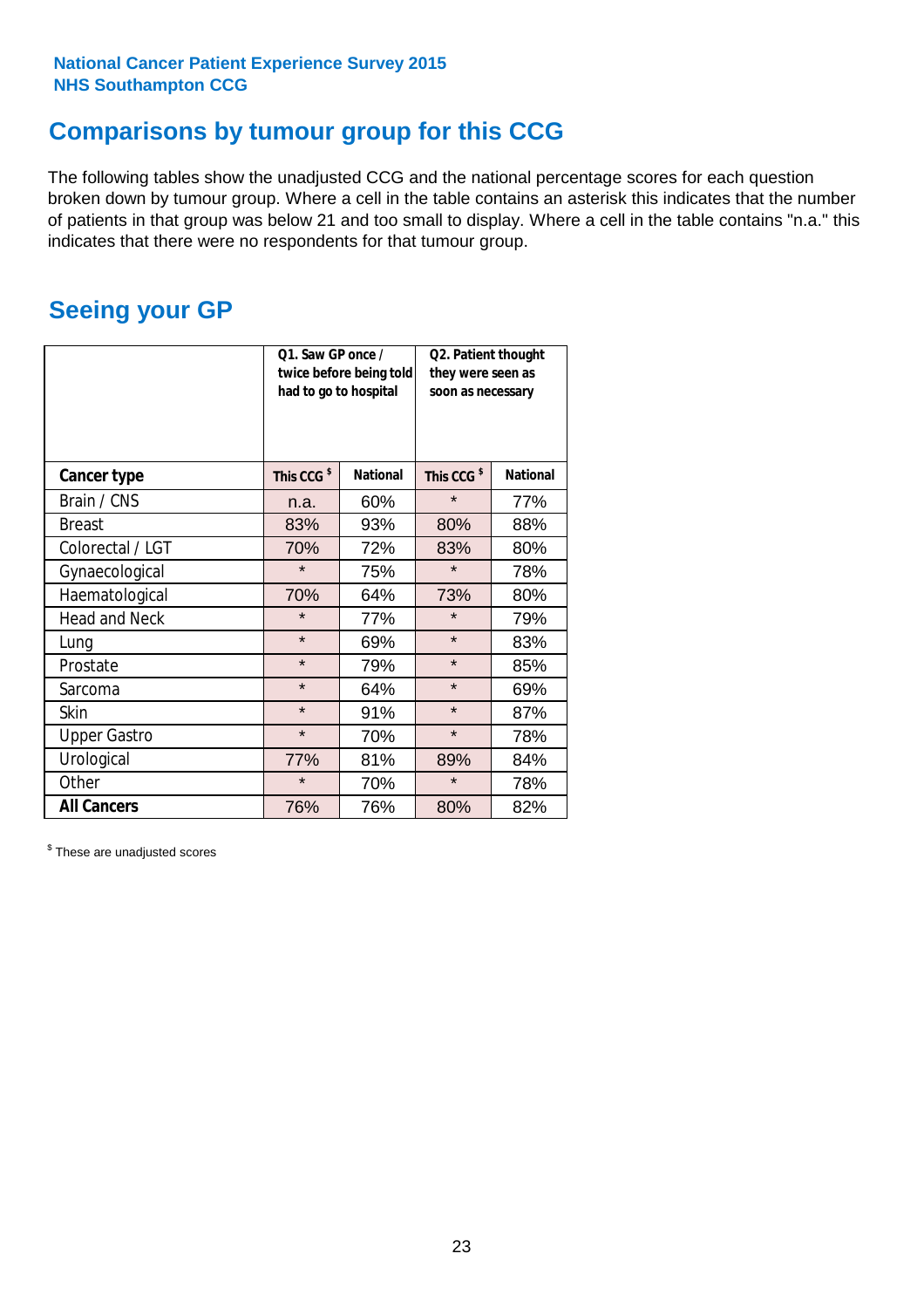## **Diagnostic tests**

|                      | be done was about<br>right | Q6. The length of time<br>waiting for the test to | Q7. Given complete<br>explanation of test<br>results in<br>understandable way |                 |  |
|----------------------|----------------------------|---------------------------------------------------|-------------------------------------------------------------------------------|-----------------|--|
| <b>Cancer type</b>   | This CCG <sup>\$</sup>     | <b>National</b>                                   | This CCG <sup>\$</sup>                                                        | <b>National</b> |  |
| Brain / CNS          | $\star$                    | 87%                                               | $\star$                                                                       | 69%             |  |
| <b>Breast</b>        | 90%                        | 90%                                               | 84%                                                                           | 82%             |  |
| Colorectal / LGT     | 89%                        | 86%                                               | 82%                                                                           | 81%             |  |
| Gynaecological       | $\star$                    | 84%                                               | $\star$                                                                       | 76%             |  |
| Haematological       | 88%                        | 87%                                               | 79%                                                                           | 76%             |  |
| <b>Head and Neck</b> | $\star$                    | 84%                                               | $\star$                                                                       | 77%             |  |
| Lung                 | $\star$                    | 87%                                               | $\star$                                                                       | 78%             |  |
| Prostate             | $\star$                    | 85%                                               | $\star$                                                                       | 79%             |  |
| Sarcoma              | $\star$                    | 81%                                               | $\star$                                                                       | 77%             |  |
| Skin                 | $\star$                    | 89%                                               | $\star$                                                                       | 85%             |  |
| <b>Upper Gastro</b>  | $\star$                    | 83%                                               | $\star$                                                                       | 77%             |  |
| Urological           | 92%                        | 85%                                               | 81%                                                                           | 78%             |  |
| Other                | $\star$                    | 85%                                               | $\star$                                                                       | 76%             |  |
| <b>All Cancers</b>   | 89%                        | 87%                                               | 83%                                                                           | 79%             |  |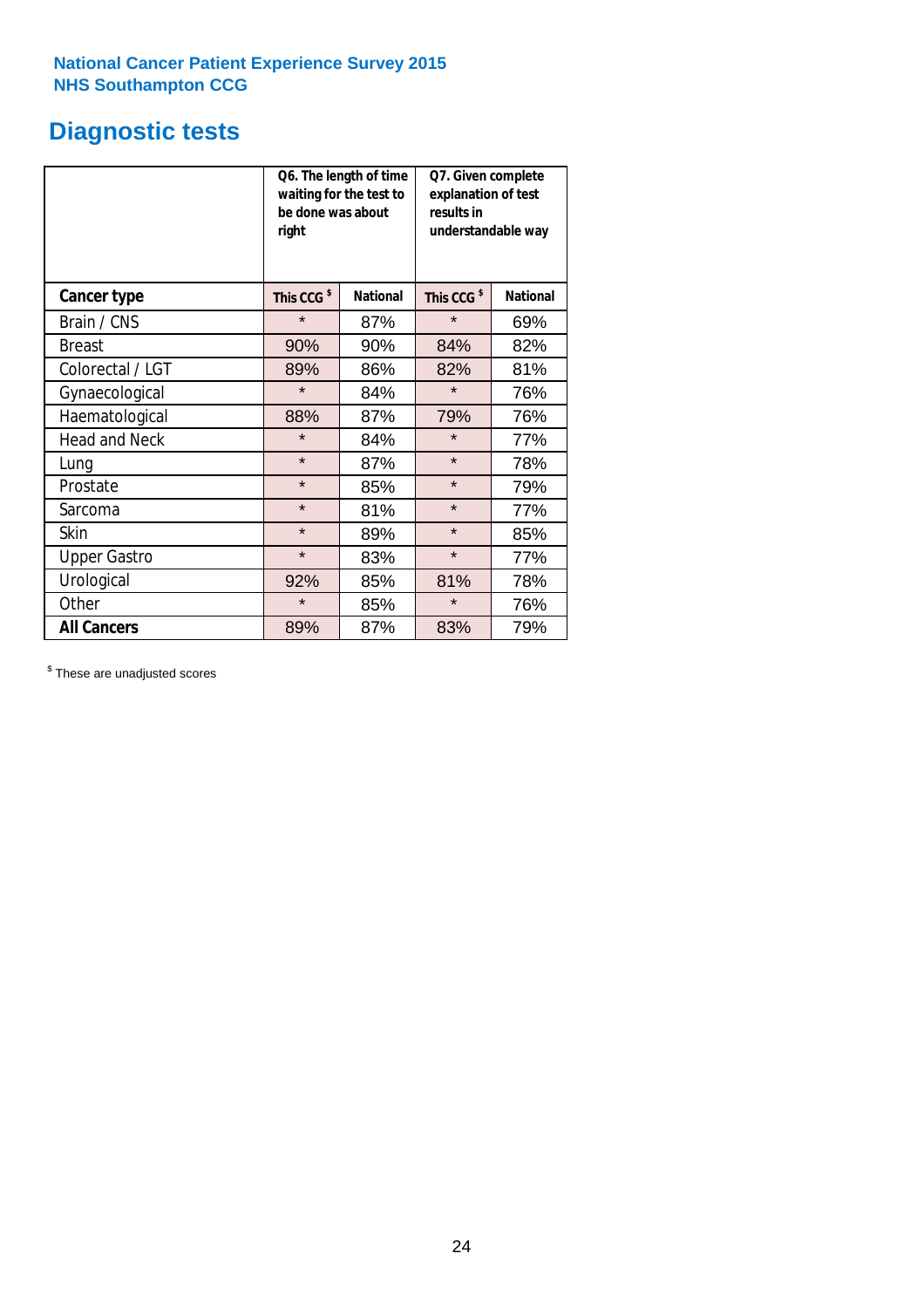## **Finding out what was wrong with you**

|                      | Q8. Patient told they<br>could bring a family<br>member or friend<br>when first told they<br>had cancer |                 | Q9. Patient felt they<br>were told sensitively<br>that they had cancer |                 | Q10. Patient<br>completely understood<br>the explanation of<br>what was wrong |                 | Q11. Patient given<br>easy to understand<br>written information<br>about the type of<br>cancer they had |                 |
|----------------------|---------------------------------------------------------------------------------------------------------|-----------------|------------------------------------------------------------------------|-----------------|-------------------------------------------------------------------------------|-----------------|---------------------------------------------------------------------------------------------------------|-----------------|
| Cancer type          | This CCG <sup>\$</sup>                                                                                  | <b>National</b> | This CCG <sup>\$</sup>                                                 | <b>National</b> | This CCG <sup>\$</sup>                                                        | <b>National</b> | This CCG <sup>\$</sup>                                                                                  | <b>National</b> |
| Brain / CNS          | $\star$                                                                                                 | 85%             | $\star$                                                                | 79%             | $\star$                                                                       | 60%             | $\star$                                                                                                 | 62%             |
| <b>Breast</b>        | 82%                                                                                                     | 83%             | 90%                                                                    | 88%             | 63%                                                                           | 78%             | 64%                                                                                                     | 76%             |
| Colorectal / LGT     | 75%                                                                                                     | 83%             | 80%                                                                    | 85%             | 80%                                                                           | 79%             | 69%                                                                                                     | 71%             |
| Gynaecological       | $\star$                                                                                                 | 75%             | $\star$                                                                | 83%             | $\star$                                                                       | 73%             | $\star$                                                                                                 | 69%             |
| Haematological       | 66%                                                                                                     | 75%             | 73%                                                                    | 83%             | 60%                                                                           | 60%             | 78%                                                                                                     | 74%             |
| <b>Head and Neck</b> | $\star$                                                                                                 | 73%             | $\star$                                                                | 85%             | $\star$                                                                       | 75%             | $\star$                                                                                                 | 61%             |
| Lung                 | $\star$                                                                                                 | 80%             | $\star$                                                                | 83%             | $\star$                                                                       | 75%             | $\star$                                                                                                 | 66%             |
| Prostate             | $\star$                                                                                                 | 80%             | $\star$                                                                | 84%             | $\star$                                                                       | 78%             | $\star$                                                                                                 | 80%             |
| Sarcoma              | $\star$                                                                                                 | 77%             | $\star$                                                                | 82%             | $\star$                                                                       | 63%             | $\star$                                                                                                 | 61%             |
| Skin                 | $\star$                                                                                                 | 71%             | $\star$                                                                | 90%             | $\star$                                                                       | 83%             | $\star$                                                                                                 | 84%             |
| <b>Upper Gastro</b>  | $\star$                                                                                                 | 79%             | $\star$                                                                | 79%             | $\star$                                                                       | 72%             | $\star$                                                                                                 | 64%             |
| Urological           | $\star$                                                                                                 | 74%             | 85%                                                                    | 82%             | 67%                                                                           | 76%             | $\star$                                                                                                 | 71%             |
| Other                | $\star$                                                                                                 | 77%             | $\star$                                                                | 82%             | $\star$                                                                       | 72%             | $\star$                                                                                                 | 61%             |
| <b>All Cancers</b>   | 71%                                                                                                     | 79%             | 83%                                                                    | 84%             | 69%                                                                           | 73%             | 71%                                                                                                     | 72%             |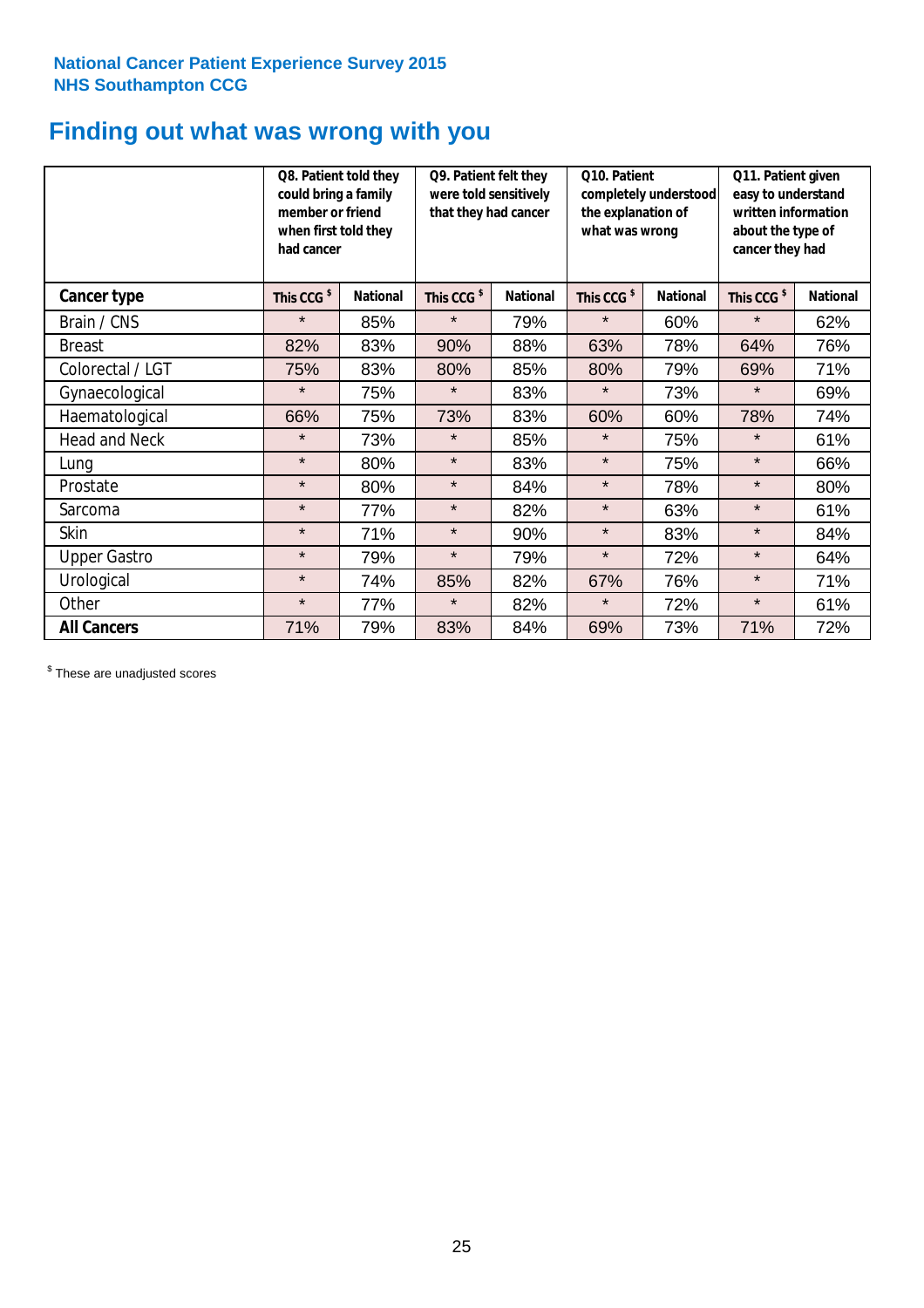## **Deciding the best treatment for you**

|                      | Q12. Patient felt that<br>treatment options<br>were completely<br>explained |                 | Q13. Possible side<br>understandable way | effects explained in an | Q14. Patient given<br>practical advice and<br>support in dealing with<br>side effects of<br>treatment |                 |  |
|----------------------|-----------------------------------------------------------------------------|-----------------|------------------------------------------|-------------------------|-------------------------------------------------------------------------------------------------------|-----------------|--|
| Cancer type          | This CCG <sup>\$</sup>                                                      | <b>National</b> | This CCG <sup>\$</sup>                   | <b>National</b>         | This CCG <sup>\$</sup>                                                                                | <b>National</b> |  |
| Brain / CNS          | $\star$                                                                     | 80%             | $\star$                                  | 71%                     | $\star$                                                                                               | 62%             |  |
| <b>Breast</b>        | 78%                                                                         | 84%             | 76%                                      | 76%                     | 65%                                                                                                   | 69%             |  |
| Colorectal / LGT     | 80%                                                                         | 85%             | 73%                                      | 75%                     | 62%                                                                                                   | 68%             |  |
| Gynaecological       | $\star$                                                                     | 84%             | $\star$                                  | 76%                     | $\star$                                                                                               | 68%             |  |
| Haematological       | 80%                                                                         | 81%             | 71%                                      | 69%                     | 69%                                                                                                   | 65%             |  |
| <b>Head and Neck</b> | $\star$                                                                     | 85%             | $\star$                                  | 72%                     | $\star$                                                                                               | 67%             |  |
| Lung                 | $\star$                                                                     | 84%             | $\star$                                  | 74%                     | $\star$                                                                                               | 69%             |  |
| Prostate             | $\star$                                                                     | 80%             | $\star$                                  | 71%                     | $\star$                                                                                               | 61%             |  |
| Sarcoma              | $\star$                                                                     | 82%             | $\star$                                  | 75%                     | $\star$                                                                                               | 66%             |  |
| Skin                 | $\star$                                                                     | 88%             | $\star$                                  | 75%                     | $\star$                                                                                               | 74%             |  |
| <b>Upper Gastro</b>  | $\star$                                                                     | 83%             | $\star$                                  | 72%                     | $\star$                                                                                               | 66%             |  |
| Urological           | 91%                                                                         | 80%             | 80%                                      | 69%                     | 72%                                                                                                   | 61%             |  |
| Other                | $\star$                                                                     | 80%             | $\star$                                  | 72%                     | $\star$                                                                                               | 64%             |  |
| <b>All Cancers</b>   | 83%                                                                         | 83%             | 75%                                      | 73%                     | 71%                                                                                                   | 66%             |  |

|                      | Q15. Patient definitely<br>told about side effects<br>that could affect them<br>in the future |                 |                        | Q16. Patient definitely<br>involved in decisions<br>about care and<br>treatment |  |  |
|----------------------|-----------------------------------------------------------------------------------------------|-----------------|------------------------|---------------------------------------------------------------------------------|--|--|
| <b>Cancer type</b>   | This CCG <sup>\$</sup>                                                                        | <b>National</b> | This CCG <sup>\$</sup> | <b>National</b>                                                                 |  |  |
| Brain / CNS          | $\star$                                                                                       | 56%             | $\star$                | 74%                                                                             |  |  |
| <b>Breast</b>        | 46%                                                                                           | 55%             | 65%                    | 79%                                                                             |  |  |
| Colorectal / LGT     | 57%                                                                                           | 56%             | 83%                    | 79%                                                                             |  |  |
| Gynaecological       | $\star$                                                                                       | 54%             | $\star$                | 76%                                                                             |  |  |
| Haematological       | 49%                                                                                           | 50%             |                        | 77%                                                                             |  |  |
| <b>Head and Neck</b> | $\star$                                                                                       | 58%             | $\star$                | 76%                                                                             |  |  |
| Lung                 | $\star$                                                                                       | 54%             | $\star$                | 78%                                                                             |  |  |
| Prostate             | $\star$                                                                                       | 63%             | $\star$                | 79%                                                                             |  |  |
| Sarcoma              | $\star$                                                                                       | 54%             | $\star$                | 77%                                                                             |  |  |
| Skin                 | $\star$                                                                                       | 66%             | $\star$                | 86%                                                                             |  |  |
| <b>Upper Gastro</b>  | $\star$                                                                                       | 53%             | $\star$                | 77%                                                                             |  |  |
| Urological           | 59%                                                                                           | 52%             | 85%                    | 75%                                                                             |  |  |
| Other                | $\star$                                                                                       | 51%             | $\star$                | 75%                                                                             |  |  |
| <b>All Cancers</b>   | 55%                                                                                           | 54%             | 79%                    | 78%                                                                             |  |  |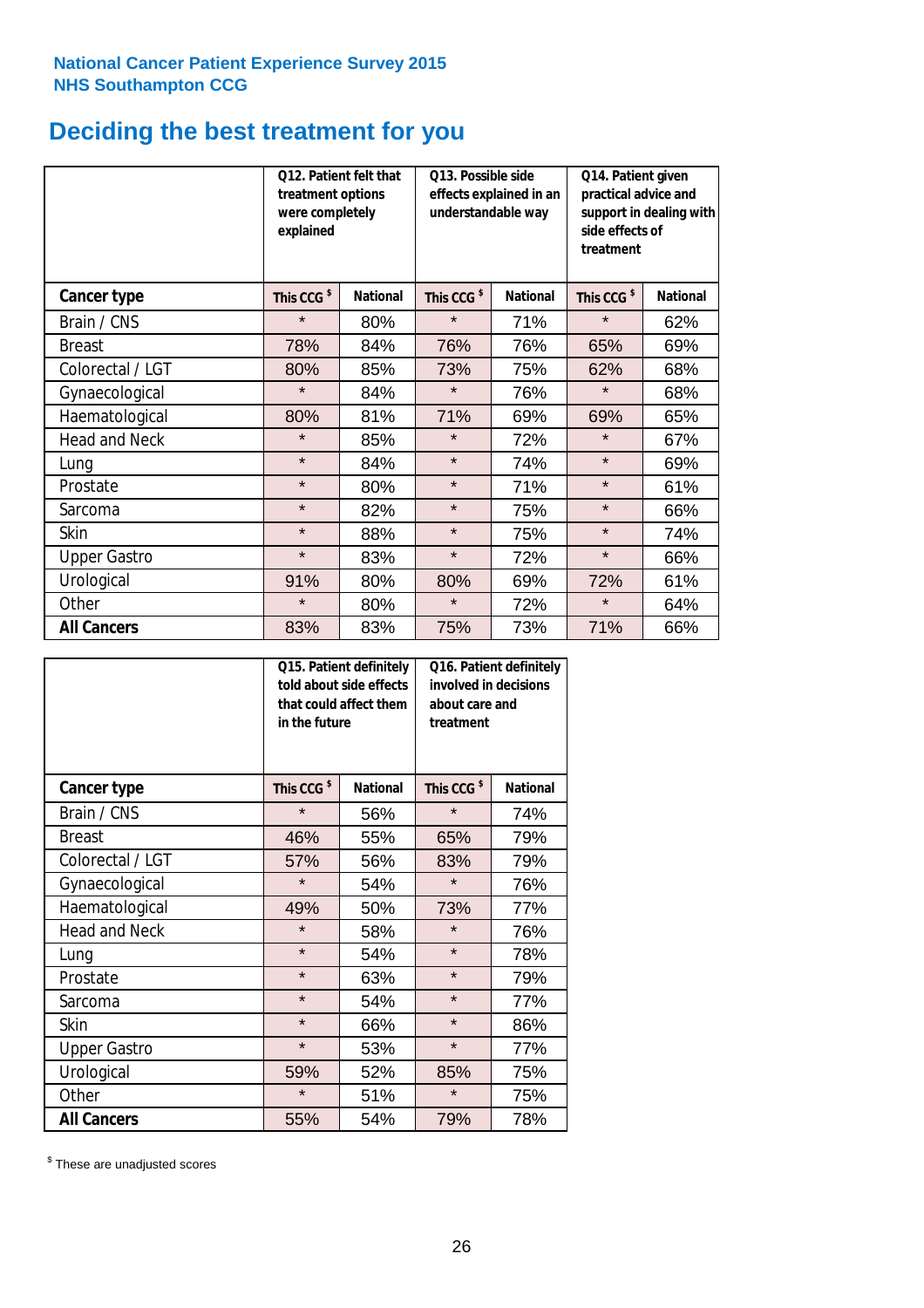## **Clinical Nurse Specialist**

|                      | would support them<br>through their<br>treatment | Q17. Patient given the<br>name of the CNS who | Q18. Patient found it<br>easy to contact their<br><b>CNS</b> |                 | <b>Q19. Get</b><br>understandable<br>answers to important<br>questions all or most<br>of the time |                 |  |
|----------------------|--------------------------------------------------|-----------------------------------------------|--------------------------------------------------------------|-----------------|---------------------------------------------------------------------------------------------------|-----------------|--|
| <b>Cancer type</b>   | This CCG <sup>\$</sup>                           | <b>National</b>                               | This CCG <sup>\$</sup>                                       | <b>National</b> | This CCG <sup>\$</sup>                                                                            | <b>National</b> |  |
| Brain / CNS          | $\star$                                          | 95%                                           | $\star$                                                      | 84%             | $\star$                                                                                           | 85%             |  |
| <b>Breast</b>        | 85%                                              | 94%                                           | 100%                                                         | 85%             | 85%                                                                                               | 88%             |  |
| Colorectal / LGT     | 97%                                              | 91%                                           | 92%                                                          | 88%             | 95%                                                                                               | 90%             |  |
| Gynaecological       | $\star$                                          | 93%                                           | $\star$                                                      | 86%             | $\star$                                                                                           | 87%             |  |
| Haematological       | 92%                                              | 89%                                           | 91%                                                          | 89%             | 84%                                                                                               | 90%             |  |
| <b>Head and Neck</b> | $\star$                                          | 88%                                           | $\star$                                                      | 86%             | $\star$                                                                                           | 88%             |  |
| Lung                 | $\star$                                          | 93%                                           | $\star$                                                      | 89%             | $\star$                                                                                           | 89%             |  |
| Prostate             | $\star$                                          | 89%                                           | $\star$                                                      | 83%             | $\star$                                                                                           | 88%             |  |
| Sarcoma              | $\star$                                          | 87%                                           | $\star$                                                      | 86%             | $\star$                                                                                           | 88%             |  |
| Skin                 | $\star$                                          | 88%                                           | $\star$                                                      | 90%             | $\star$                                                                                           | 92%             |  |
| <b>Upper Gastro</b>  | $\star$                                          | 92%                                           | $\star$                                                      | 87%             | $\star$                                                                                           | 88%             |  |
| Urological           | 75%                                              | 80%                                           | $\star$                                                      | 85%             | $\star$                                                                                           | 88%             |  |
| Other                | $\star$                                          | 86%                                           | $\star$                                                      | 86%             | $\star$                                                                                           | 87%             |  |
| <b>All Cancers</b>   | 89%                                              | 90%                                           | 91%                                                          | 87%             | 86%                                                                                               | 88%             |  |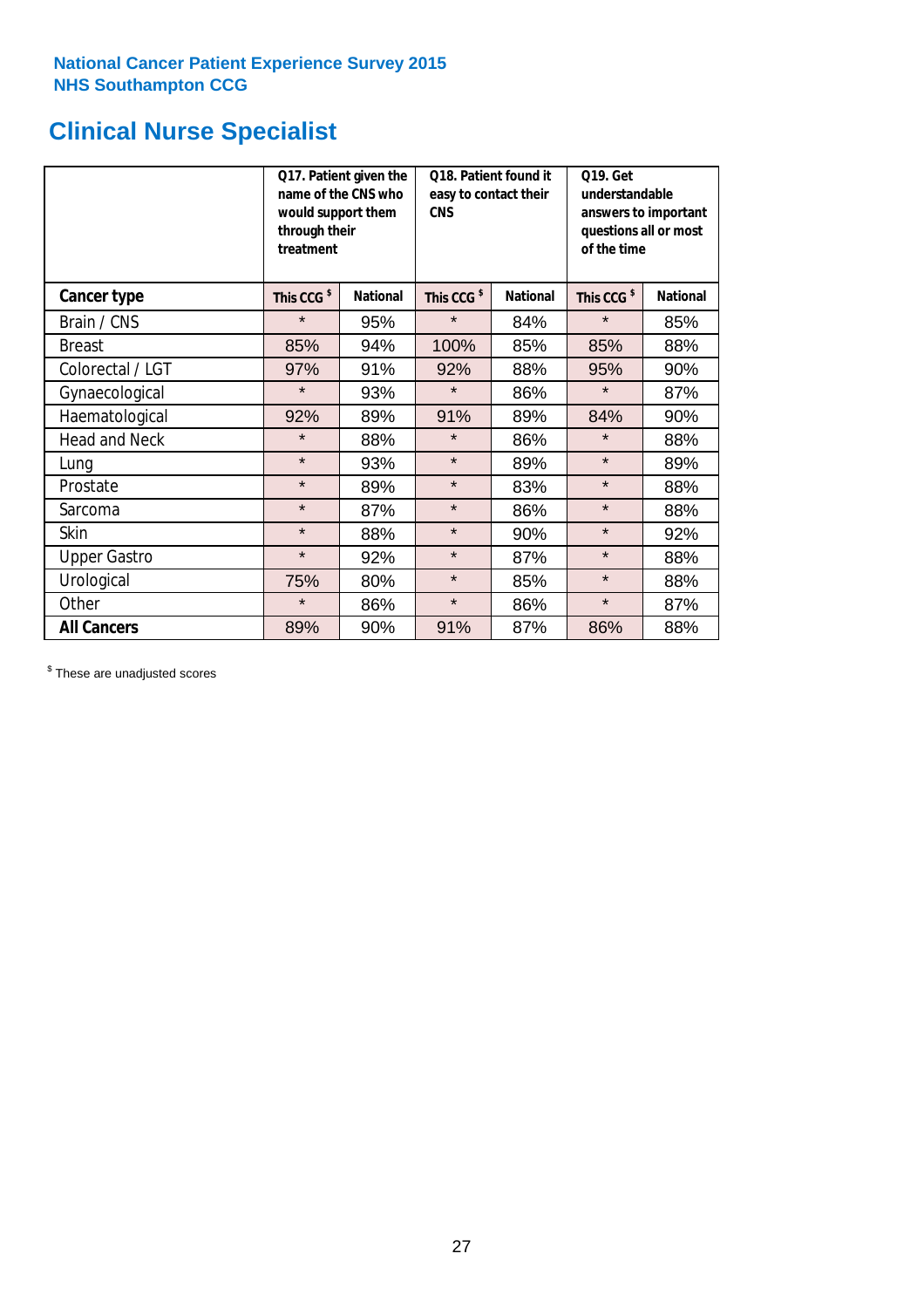## **Support for people with cancer**

|                      | Q20. Hospital staff<br>gave information | about support groups | Q21. Hospital staff<br>gave information<br>about impact cancer<br>could have on day to<br>day activities |                 | Q22. Hospital staff<br>gave information on<br>getting financial help |                 | Q23. Hospital staff told<br>patient they could get<br>free prescriptions |                 |
|----------------------|-----------------------------------------|----------------------|----------------------------------------------------------------------------------------------------------|-----------------|----------------------------------------------------------------------|-----------------|--------------------------------------------------------------------------|-----------------|
| Cancer type          | This CCG <sup>\$</sup>                  | <b>National</b>      | This CCG <sup>\$</sup>                                                                                   | <b>National</b> | This CCG <sup>\$</sup>                                               | <b>National</b> | This CCG <sup>\$</sup>                                                   | <b>National</b> |
| Brain / CNS          | $\star$                                 | 85%                  | $\star$                                                                                                  | 80%             | $\star$                                                              | 72%             | $\star$                                                                  | 79%             |
| <b>Breast</b>        | 86%                                     | 88%                  | 75%                                                                                                      | 85%             | 33%                                                                  | 60%             | 59%                                                                      | 80%             |
| Colorectal / LGT     | 87%                                     | 82%                  | $\star$                                                                                                  | 82%             | $\star$                                                              | 52%             | $\star$                                                                  | 83%             |
| Gynaecological       | $\star$                                 | 83%                  | $\star$                                                                                                  | 81%             | $\star$                                                              | 58%             | $\star$                                                                  | 76%             |
| Haematological       | 87%                                     | 82%                  | 73%                                                                                                      | 82%             | 57%                                                                  | 56%             | 90%                                                                      | 86%             |
| <b>Head and Neck</b> | $\star$                                 | 83%                  | $\star$                                                                                                  | 80%             | $\star$                                                              | 55%             | $\star$                                                                  | 80%             |
| Lung                 | $\star$                                 | 82%                  | $\star$                                                                                                  | 80%             | $\star$                                                              | 68%             | $\star$                                                                  | 85%             |
| Prostate             | $\star$                                 | 85%                  | $\star$                                                                                                  | 81%             | $\star$                                                              | 41%             | $\star$                                                                  | 76%             |
| Sarcoma              | $\star$                                 | 82%                  | $\star$                                                                                                  | 80%             | $\star$                                                              | 57%             | $\star$                                                                  | 75%             |
| Skin                 | $\star$                                 | 85%                  | $\star$                                                                                                  | 85%             | $\star$                                                              | 51%             | $\star$                                                                  | 65%             |
| <b>Upper Gastro</b>  | $\star$                                 | 82%                  | $\star$                                                                                                  | 78%             | $\star$                                                              | 57%             | $\star$                                                                  | 83%             |
| Urological           | $\star$                                 | 71%                  | $\star$                                                                                                  | 70%             | $\star$                                                              | 33%             | $\star$                                                                  | 69%             |
| Other                | $\star$                                 | 80%                  | $\star$                                                                                                  | 77%             | $\star$                                                              | 53%             | $\star$                                                                  | 79%             |
| <b>All Cancers</b>   | 84%                                     | 83%                  | 75%                                                                                                      | 81%             | 45%                                                                  | 55%             | 76%                                                                      | 80%             |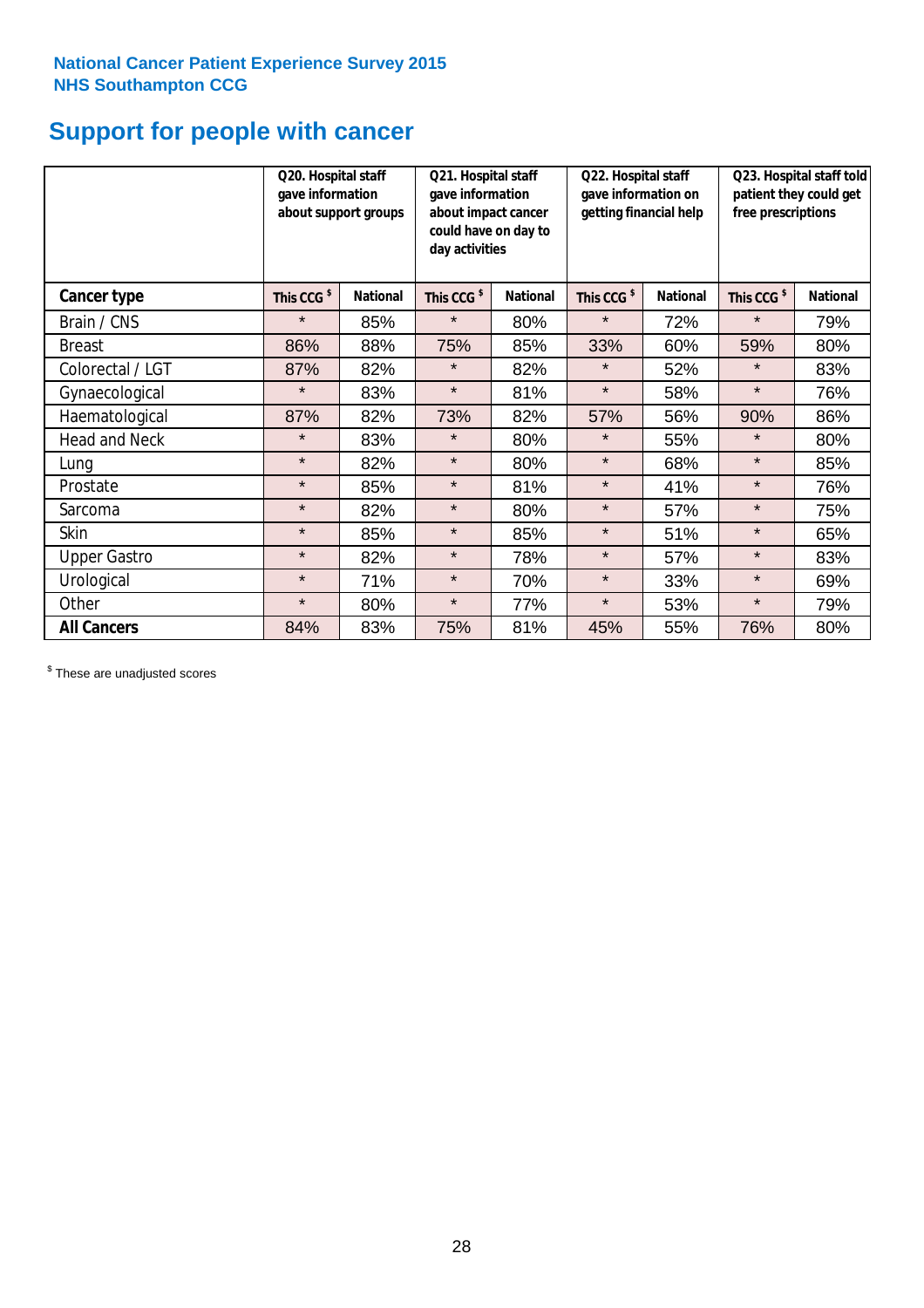## **Operations**

|                      | Q26. Staff explained<br>how operation had<br>gone in<br>understandable way |                 |  |  |
|----------------------|----------------------------------------------------------------------------|-----------------|--|--|
| <b>Cancer type</b>   | This CCG <sup>\$</sup>                                                     | <b>National</b> |  |  |
| Brain / CNS          | $\star$                                                                    | 75%             |  |  |
| <b>Breast</b>        | 90%                                                                        | 77%             |  |  |
| Colorectal / LGT     | 75%                                                                        | 81%             |  |  |
| Gynaecological       | $\star$                                                                    | 79%             |  |  |
| Haematological       | $\star$<br>75%                                                             |                 |  |  |
| <b>Head and Neck</b> | $\star$                                                                    | 77%             |  |  |
| Lung                 | $\star$                                                                    | 76%             |  |  |
| Prostate             | $\star$                                                                    | 76%             |  |  |
| Sarcoma              | $\star$                                                                    | 80%             |  |  |
| Skin                 | $\star$                                                                    | 84%             |  |  |
| <b>Upper Gastro</b>  | $\star$                                                                    | 81%             |  |  |
| Urological           | $\star$<br>74%                                                             |                 |  |  |
| Other                | $\star$<br>78%                                                             |                 |  |  |
| <b>All Cancers</b>   | 81%<br>78%                                                                 |                 |  |  |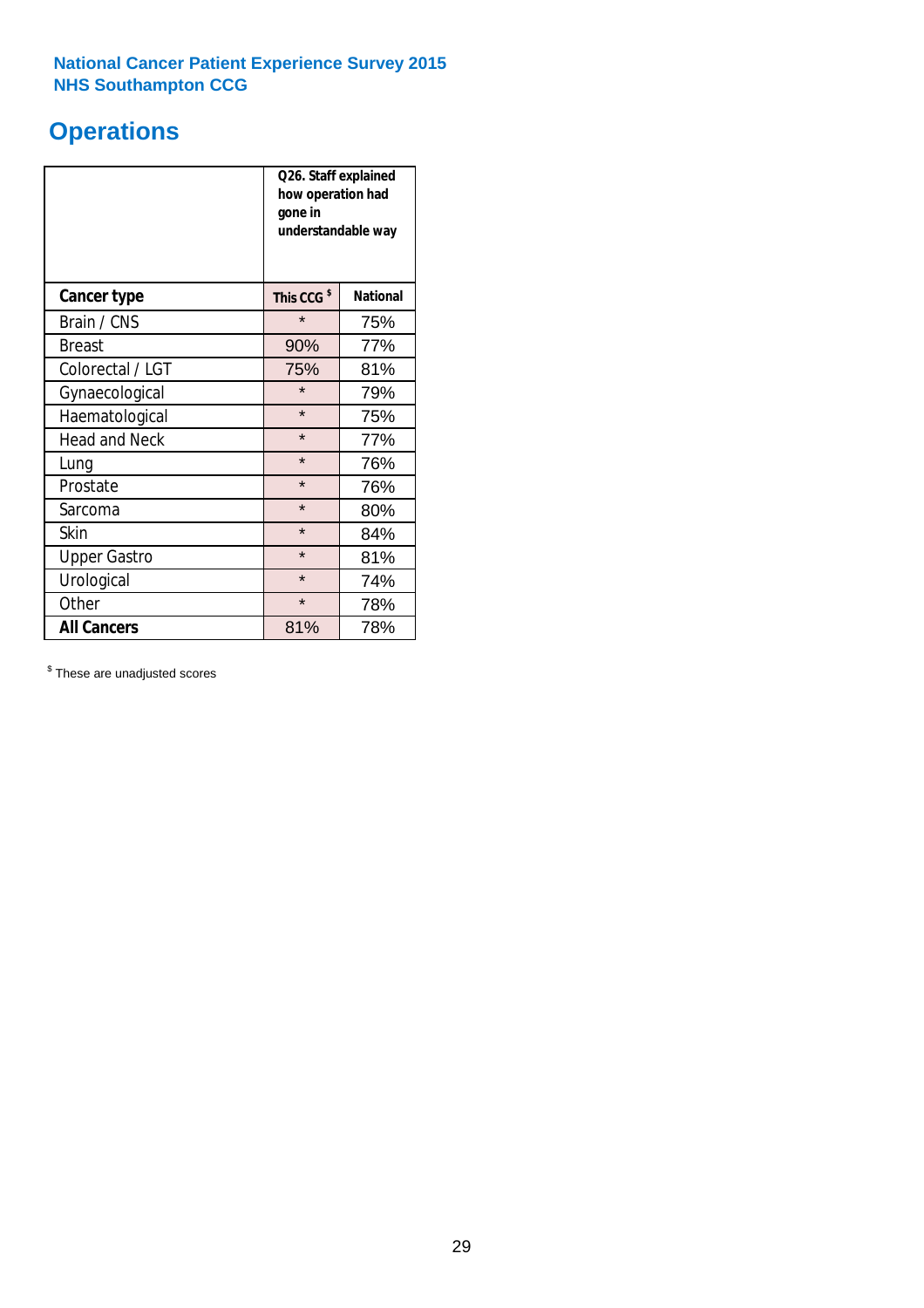## **Hospital care as an inpatient (Part 1 of 2)**

|                      | or nurses did not talk<br>they were not there | Q28. Groups of doctors<br>in front of patient as if | Q29. Patient had<br>confidence and trust in<br>all doctors treating<br>them |                 | Q30. Patient's family<br>or someone close<br>definitely had<br>opportunity to talk to<br>doctor |                 | Q31. Patient had<br>confidence and trust in I<br>all ward nurses |                 |
|----------------------|-----------------------------------------------|-----------------------------------------------------|-----------------------------------------------------------------------------|-----------------|-------------------------------------------------------------------------------------------------|-----------------|------------------------------------------------------------------|-----------------|
| <b>Cancer type</b>   | This CCG <sup>\$</sup>                        | <b>National</b>                                     | This CCG <sup>\$</sup>                                                      | <b>National</b> | This CCG <sup>\$</sup>                                                                          | <b>National</b> | This CCG <sup>\$</sup>                                           | <b>National</b> |
| Brain / CNS          | $\star$                                       | 68%                                                 | $\star$                                                                     | 78%             | $\star$                                                                                         | 65%             | $\star$                                                          | 67%             |
| <b>Breast</b>        | 97%                                           | 89%                                                 | 83%                                                                         | 86%             | 70%                                                                                             | 73%             | 83%                                                              | 74%             |
| Colorectal / LGT     | 81%                                           | 75%                                                 | 100%                                                                        | 85%             | 71%                                                                                             | 72%             | 73%                                                              | 68%             |
| Gynaecological       | $\star$                                       | 84%                                                 | $\star$                                                                     | 86%             | $\star$                                                                                         | 71%             | $\star$                                                          | 69%             |
| Haematological       | 75%                                           | 80%                                                 | 72%                                                                         | 81%             | 71%                                                                                             | 75%             | 72%                                                              | 73%             |
| <b>Head and Neck</b> | $\star$                                       | 79%                                                 | $\star$                                                                     | 85%             | $\star$                                                                                         | 73%             | $\star$                                                          | 72%             |
| Lung                 | $\star$                                       | 75%                                                 | $\star$                                                                     | 82%             | $\star$                                                                                         | 71%             | $\star$                                                          | 73%             |
| Prostate             | $\star$                                       | 84%                                                 | $\star$                                                                     | 87%             | $\star$                                                                                         | 72%             | $\star$                                                          | 75%             |
| Sarcoma              | $\star$                                       | 82%                                                 | $\star$                                                                     | 85%             | n.a.                                                                                            | 75%             | $\star$                                                          | 70%             |
| Skin                 | $\star$                                       | 85%                                                 | $\star$                                                                     | 90%             | $\star$                                                                                         | 79%             | $\star$                                                          | 84%             |
| <b>Upper Gastro</b>  | $\star$                                       | 75%                                                 | $\star$                                                                     | 83%             | $\star$                                                                                         | 72%             | $\star$                                                          | 70%             |
| Urological           | 76%                                           | 80%                                                 | 90%                                                                         | 84%             | $\star$                                                                                         | 67%             | 76%                                                              | 75%             |
| Other                | $\star$                                       | 79%                                                 | $\star$                                                                     | 79%             | $\star$                                                                                         | 70%             | $\star$                                                          | 69%             |
| <b>All Cancers</b>   | 81%                                           | 81%                                                 | 86%                                                                         | 84%             | 74%                                                                                             | 72%             | 77%                                                              | 72%             |

|                      | Q32. Always / nearly<br>always enough nurses<br>on duty |                 | Q33. All staff asked<br>patient what name<br>they preferred to be<br>called by |                 | Q34. Always given<br>enough privacy when<br>discussing condition or<br>treatment |                 | Q35. Patient was able<br>to discuss worries or<br>fears with staff during<br>visit |                 |
|----------------------|---------------------------------------------------------|-----------------|--------------------------------------------------------------------------------|-----------------|----------------------------------------------------------------------------------|-----------------|------------------------------------------------------------------------------------|-----------------|
| <b>Cancer type</b>   | This CCG <sup>\$</sup>                                  | <b>National</b> | This CCG <sup>\$</sup>                                                         | <b>National</b> | This CCG <sup>\$</sup>                                                           | <b>National</b> | This CCG <sup>\$</sup>                                                             | <b>National</b> |
| Brain / CNS          | $\star$                                                 | 64%             | $\star$                                                                        | 69%             | $\star$                                                                          | 80%             | $\star$                                                                            | 44%             |
| <b>Breast</b>        | 63%                                                     | 69%             | 67%                                                                            | 60%             | 77%                                                                              | 86%             | 44%                                                                                | 53%             |
| Colorectal / LGT     | 65%                                                     | 61%             | 88%                                                                            | 70%             | 92%                                                                              | 84%             | $\star$                                                                            | 54%             |
| Gynaecological       | $\star$                                                 | 65%             | $\star$                                                                        | 63%             | $\star$                                                                          | 82%             | $\star$                                                                            | 50%             |
| Haematological       | 72%                                                     | 63%             | 69%                                                                            | 67%             | 88%                                                                              | 86%             | 36%                                                                                | 55%             |
| <b>Head and Neck</b> | $\star$                                                 | 67%             | $\star$                                                                        | 66%             | $\star$                                                                          | 85%             | $\star$                                                                            | 50%             |
| Lung                 | $\star$                                                 | 68%             | $\star$                                                                        | 71%             | $\star$                                                                          | 84%             | $\star$                                                                            | 49%             |
| Prostate             | $\star$                                                 | 71%             | $\star$                                                                        | 67%             | $\star$                                                                          | 87%             | $\star$                                                                            | 52%             |
| Sarcoma              | $\star$                                                 | 68%             | n.a.                                                                           | 71%             | $\star$                                                                          | 87%             | $\star$                                                                            | 52%             |
| Skin                 | $\star$                                                 | 81%             | $\star$                                                                        | 67%             | $\star$                                                                          | 89%             | $\star$                                                                            | 61%             |
| <b>Upper Gastro</b>  | $\star$                                                 | 62%             | $\star$                                                                        | 75%             | $\star$                                                                          | 83%             | $\star$                                                                            | 53%             |
| Urological           | 57%                                                     | 68%             | 71%                                                                            | 71%             | 76%                                                                              | 84%             | $\star$                                                                            | 46%             |
| Other                | $\star$                                                 | 62%             | $\star$                                                                        | 66%             | $\star$                                                                          | 82%             | $\star$                                                                            | 48%             |
| <b>All Cancers</b>   | 68%                                                     | 66%             | 73%                                                                            | 67%             | 84%                                                                              | 85%             | 53%                                                                                | 52%             |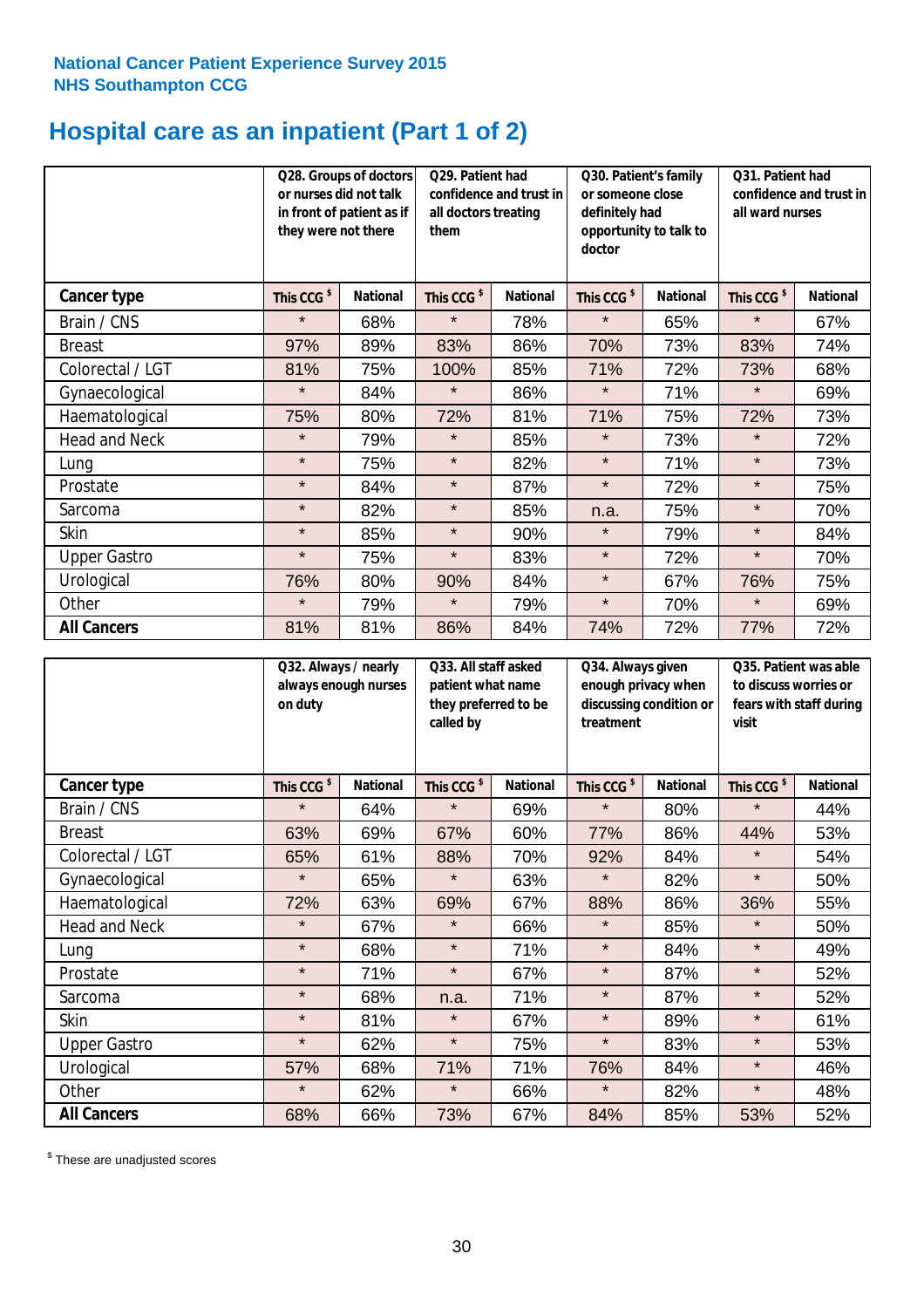## **Hospital care as an inpatient (Part 2 of 2)**

|                      | Q36. Hospital staff<br>definitely did<br>everything to help<br>control pain |                 | Q37. Always treated<br>with respect and<br>dignity by staff |                 | Q38. Given clear<br>Q39. Staff told patient<br>written information<br>who to contact if<br>worried post discharge<br>about what should /<br>should not do post<br>discharge |                 |                        |                 |  |
|----------------------|-----------------------------------------------------------------------------|-----------------|-------------------------------------------------------------|-----------------|-----------------------------------------------------------------------------------------------------------------------------------------------------------------------------|-----------------|------------------------|-----------------|--|
| Cancer type          | This CCG <sup>\$</sup>                                                      | <b>National</b> | This CCG <sup>\$</sup>                                      | <b>National</b> | This CCG <sup>\$</sup>                                                                                                                                                      | <b>National</b> | This CCG <sup>\$</sup> | <b>National</b> |  |
| Brain / CNS          | $\star$                                                                     | 82%             | $\star$                                                     | 84%             | $\star$                                                                                                                                                                     | 79%             | $\star$                | 91%             |  |
| <b>Breast</b>        | 81%                                                                         | 86%             | 80%                                                         | 88%             | 79%                                                                                                                                                                         | 90%             | 93%                    | 95%             |  |
| Colorectal / LGT     | 88%                                                                         | 84%             | 92%                                                         | 86%             | 70%                                                                                                                                                                         | 83%             | 100%                   | 94%             |  |
| Gynaecological       | $\star$                                                                     | 83%             | $\star$                                                     | 85%             | $\star$                                                                                                                                                                     | 86%             | $\star$                | 93%             |  |
| Haematological       | 80%                                                                         | 84%             | 91%                                                         | 89%             | 71%                                                                                                                                                                         | 79%             | 97%                    | 95%             |  |
| <b>Head and Neck</b> | $\star$                                                                     | 84%             | $\star$                                                     | 88%             | $\star$                                                                                                                                                                     | 86%             | $\star$                | 92%             |  |
| Lung                 | $\star$                                                                     | 83%             | $\star$                                                     | 87%             | $\star$                                                                                                                                                                     | 81%             | $\star$                | 92%             |  |
| Prostate             | $\star$                                                                     | 85%             | $\star$                                                     | 91%             | $\star$                                                                                                                                                                     | 87%             | $\star$                | 94%             |  |
| Sarcoma              | $\star$                                                                     | 86%             | $\star$                                                     | 91%             | $\star$                                                                                                                                                                     | 83%             | n.a.                   | 94%             |  |
| Skin                 | $\star$                                                                     | 88%             | $\star$                                                     | 93%             | $\star$                                                                                                                                                                     | 91%             | $\star$                | 97%             |  |
| <b>Upper Gastro</b>  | $\star$                                                                     | 83%             | $\star$                                                     | 86%             | $\star$                                                                                                                                                                     | 79%             | $\star$                | 93%             |  |
| Urological           | $\star$                                                                     | 80%             | 90%                                                         | 88%             | 81%                                                                                                                                                                         | 83%             | 95%                    | 90%             |  |
| Other                | $\star$                                                                     | 82%             | $\star$                                                     | 85%             | $\star$                                                                                                                                                                     | 80%             | $\star$                | 92%             |  |
| <b>All Cancers</b>   | 80%                                                                         | 84%             | 89%                                                         | 87%             | 78%                                                                                                                                                                         | 84%             | 93%                    | 94%             |  |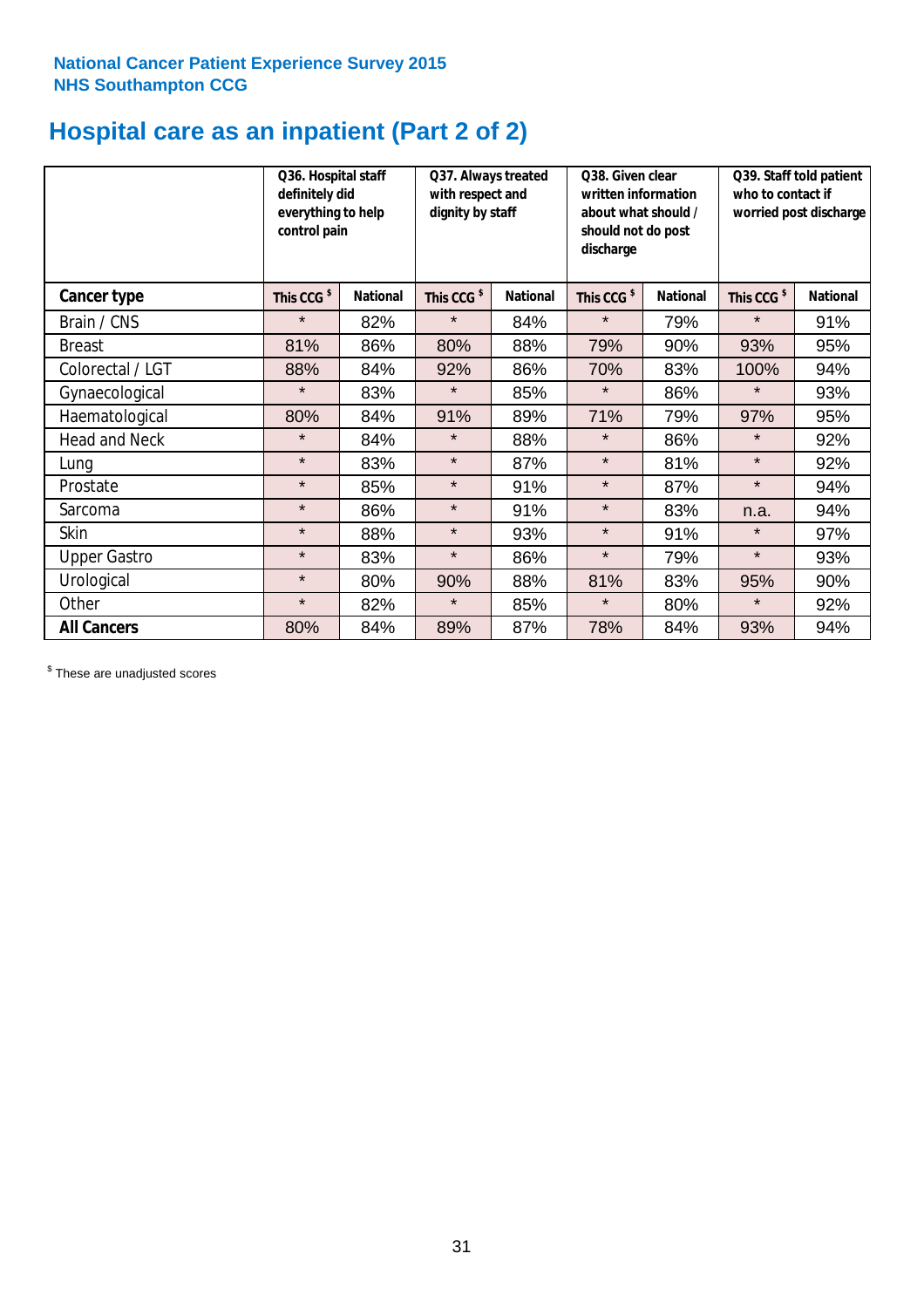## **Hospital care as a day patient / outpatient**

|                      | to discuss worries or<br>visit | Q41. Patient was able<br>fears with staff during | Q42. Doctor had the<br>right notes and other<br>documentation with<br>them |                 | Q45. Patient given<br>understandable<br>patient had all<br>information needed<br>information about<br>about radiotherapy<br>treatment<br>was working |                 | Q44. Beforehand        |                 | whether radiotherapy |
|----------------------|--------------------------------|--------------------------------------------------|----------------------------------------------------------------------------|-----------------|------------------------------------------------------------------------------------------------------------------------------------------------------|-----------------|------------------------|-----------------|----------------------|
| <b>Cancer type</b>   | This CCG <sup>\$</sup>         | <b>National</b>                                  | This CCG <sup>\$</sup>                                                     | <b>National</b> | This CCG <sup>\$</sup>                                                                                                                               | <b>National</b> | This CCG <sup>\$</sup> | <b>National</b> |                      |
| Brain / CNS          | $\star$                        | 65%                                              | $\star$                                                                    | 94%             | n.a.                                                                                                                                                 | 85%             | n.a.                   | 52%             |                      |
| <b>Breast</b>        | 74%                            | 70%                                              | 89%                                                                        | 95%             | $\star$                                                                                                                                              | 87%             | $\star$                | 60%             |                      |
| Colorectal / LGT     | 74%                            | 73%                                              | 97%                                                                        | 95%             | $\star$                                                                                                                                              | 85%             | $\star$                | 55%             |                      |
| Gynaecological       | $\star$                        | 70%                                              | $\star$                                                                    | 96%             | $\star$                                                                                                                                              | 85%             | $\star$                | 64%             |                      |
| Haematological       | 76%                            | 74%                                              | 95%                                                                        | 97%             | $\star$                                                                                                                                              | 82%             | $\star$                | 64%             |                      |
| <b>Head and Neck</b> | $\star$                        | 69%                                              | $\star$                                                                    | 95%             | $\star$                                                                                                                                              | 86%             | $\star$                | 60%             |                      |
| Lung                 | $\star$                        | 69%                                              | $\star$                                                                    | 96%             | $\star$                                                                                                                                              | 86%             | $\star$                | 59%             |                      |
| Prostate             | $\star$                        | 69%                                              | $\star$                                                                    | 95%             | $\star$                                                                                                                                              | 88%             | $\star$                | 61%             |                      |
| Sarcoma              | $\star$                        | 68%                                              | $\star$                                                                    | 97%             | $\star$                                                                                                                                              | 88%             | $\star$                | 63%             |                      |
| Skin                 | $\star$                        | 73%                                              | $\star$                                                                    | 96%             | n.a.                                                                                                                                                 | 81%             | n.a.                   | 63%             |                      |
| <b>Upper Gastro</b>  | $\star$                        | 68%                                              | $\star$                                                                    | 95%             | $\star$                                                                                                                                              | 85%             | $\star$                | 57%             |                      |
| Urological           | $\star$                        | 65%                                              | 95%                                                                        | 95%             | $\star$                                                                                                                                              | 81%             | $\star$                | 53%             |                      |
| Other                | $\star$                        | 67%                                              | $\star$                                                                    | 95%             | $\star$                                                                                                                                              | 83%             | $\star$                | 59%             |                      |
| <b>All Cancers</b>   | 75%                            | 70%                                              | 95%                                                                        | 96%             | 86%                                                                                                                                                  | 86%             | 50%                    | 60%             |                      |

|                      | O47. Beforehand<br>patient had all<br>information needed<br>treatment | about chemotherapy | Q48. Patient given<br>understandable<br>information about<br>whether<br>chemotherapy was<br>working |                 |
|----------------------|-----------------------------------------------------------------------|--------------------|-----------------------------------------------------------------------------------------------------|-----------------|
| <b>Cancer type</b>   | This CCG <sup>\$</sup>                                                | <b>National</b>    | This CCG <sup>\$</sup>                                                                              | <b>National</b> |
| Brain / CNS          | n.a.                                                                  | 82%                | n.a.                                                                                                | 57%             |
| <b>Breast</b>        | $\star$                                                               | 83%                | $\star$                                                                                             | 62%             |
| Colorectal / LGT     | $\star$                                                               | 86%                | $\star$                                                                                             | 65%             |
| Gynaecological       | $\star$                                                               | 86%                | $\star$                                                                                             | 68%             |
| Haematological       | 84%                                                                   | 85%                | 67%                                                                                                 | 75%             |
| <b>Head and Neck</b> | $\star$                                                               | 80%                | $\star$                                                                                             | 52%             |
| Lung                 | $\star$                                                               | 85%                | $\star$                                                                                             | 68%             |
| Prostate             | $\star$                                                               | 83%                | $\star$                                                                                             | 69%             |
| Sarcoma              | $\star$                                                               | 82%                | $\star$                                                                                             | 70%             |
| Skin                 | $\star$                                                               | 92%                | $\star$                                                                                             | 80%             |
| <b>Upper Gastro</b>  | $\star$                                                               | 83%                | $\star$                                                                                             | 64%             |
| Urological           | $\star$                                                               | 83%                | $\star$                                                                                             | 66%             |
| Other                | $\star$                                                               | 85%                | $\star$                                                                                             | 70%             |
| <b>All Cancers</b>   | 80%                                                                   | 84%                | 65%                                                                                                 | 68%             |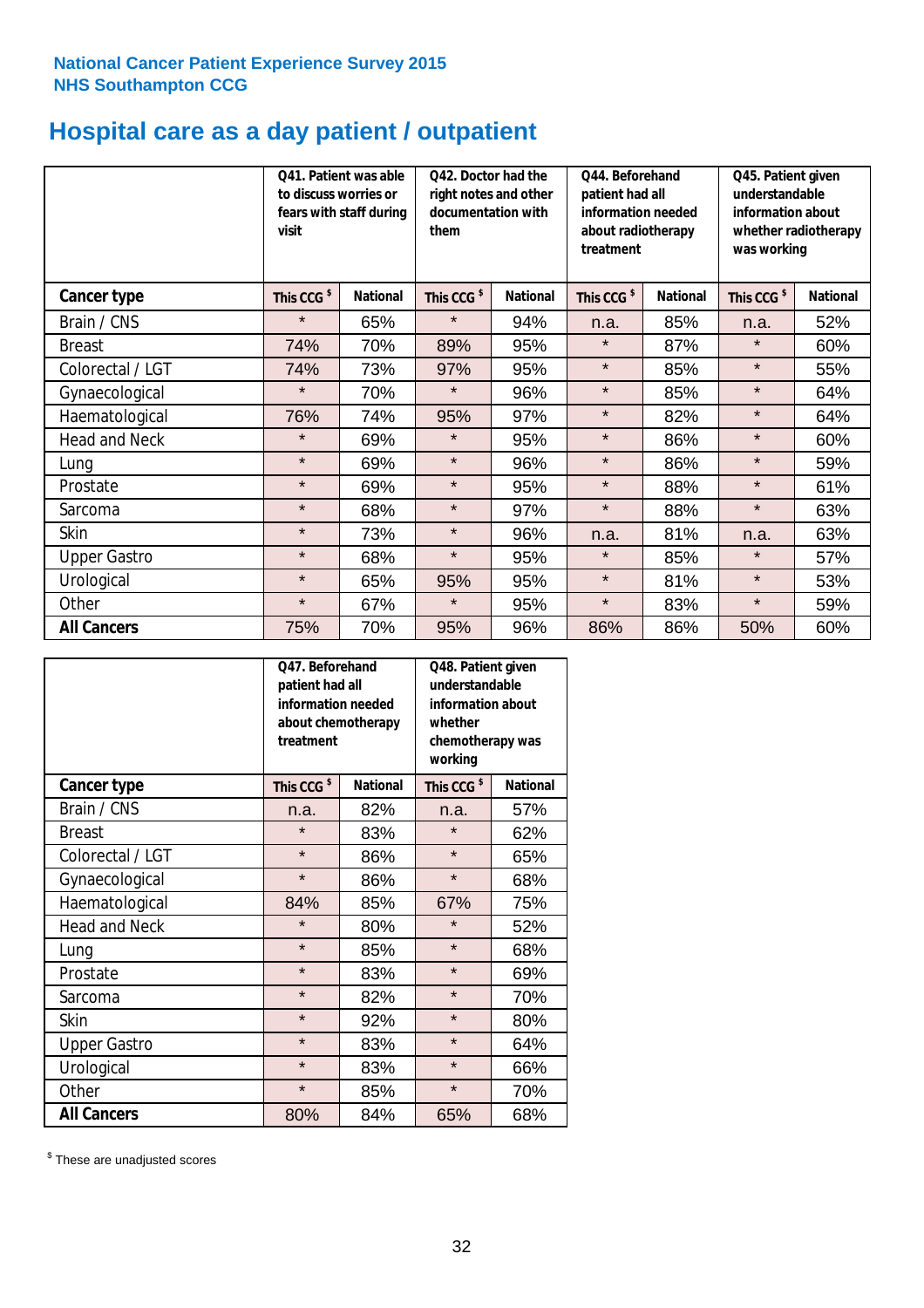## **Home care and support**

|                      | Q49. Hospital staff<br>gave family or<br>someone close all the<br>information needed to<br>help with care at home |                 | from health or social<br>services during<br>treatment | Q50. Patient definitely<br>given enough support | Q51. Patient definitely<br>given enough support<br>from health or social<br>services after<br>treatment |                 |  |
|----------------------|-------------------------------------------------------------------------------------------------------------------|-----------------|-------------------------------------------------------|-------------------------------------------------|---------------------------------------------------------------------------------------------------------|-----------------|--|
| <b>Cancer type</b>   | This CCG <sup>\$</sup>                                                                                            | <b>National</b> | This CCG <sup>\$</sup>                                | <b>National</b>                                 | This CCG <sup>\$</sup>                                                                                  | <b>National</b> |  |
| Brain / CNS          | $\star$                                                                                                           | 56%             | $\star$                                               | 44%                                             | $\star$                                                                                                 | 44%             |  |
| <b>Breast</b>        | 55%                                                                                                               | 57%             | 30%                                                   | 54%                                             | $\star$                                                                                                 | 40%             |  |
| Colorectal / LGT     | 52%                                                                                                               | 60%             | $\star$                                               | 62%                                             | $\star$                                                                                                 | 52%             |  |
| Gynaecological       | $\star$                                                                                                           | 56%             | $\star$                                               | 52%                                             | $\star$                                                                                                 | 42%             |  |
| Haematological       | 65%                                                                                                               | 60%             | 52%                                                   | 52%                                             | $\star$                                                                                                 | 43%             |  |
| <b>Head and Neck</b> | $\star$                                                                                                           | 59%             | $\star$                                               | 53%                                             | $\star$                                                                                                 | 50%             |  |
| Lung                 | $\star$                                                                                                           | 57%             | $\star$                                               | 52%                                             | $\star$                                                                                                 | 42%             |  |
| Prostate             | $\star$                                                                                                           | 55%             | $\star$                                               | 47%                                             | $\star$                                                                                                 | 43%             |  |
| Sarcoma              | $\star$                                                                                                           | 59%             | $\star$                                               | 58%                                             | $\star$                                                                                                 | 53%             |  |
| Skin                 | $\star$                                                                                                           | 67%             | $\star$                                               | 58%                                             | $\star$                                                                                                 | 61%             |  |
| <b>Upper Gastro</b>  | $\star$                                                                                                           | 59%             | $\star$                                               | 54%                                             | $\star$                                                                                                 | 45%             |  |
| Urological           | $\star$                                                                                                           | 55%             | $\star$                                               | 47%                                             | $\star$                                                                                                 | 44%             |  |
| Other                | $\star$                                                                                                           | 54%             | $\star$                                               | 55%                                             | $\star$                                                                                                 | 48%             |  |
| <b>All Cancers</b>   | 61%                                                                                                               | 58%             | 52%                                                   | 54%                                             | 44%                                                                                                     | 45%             |  |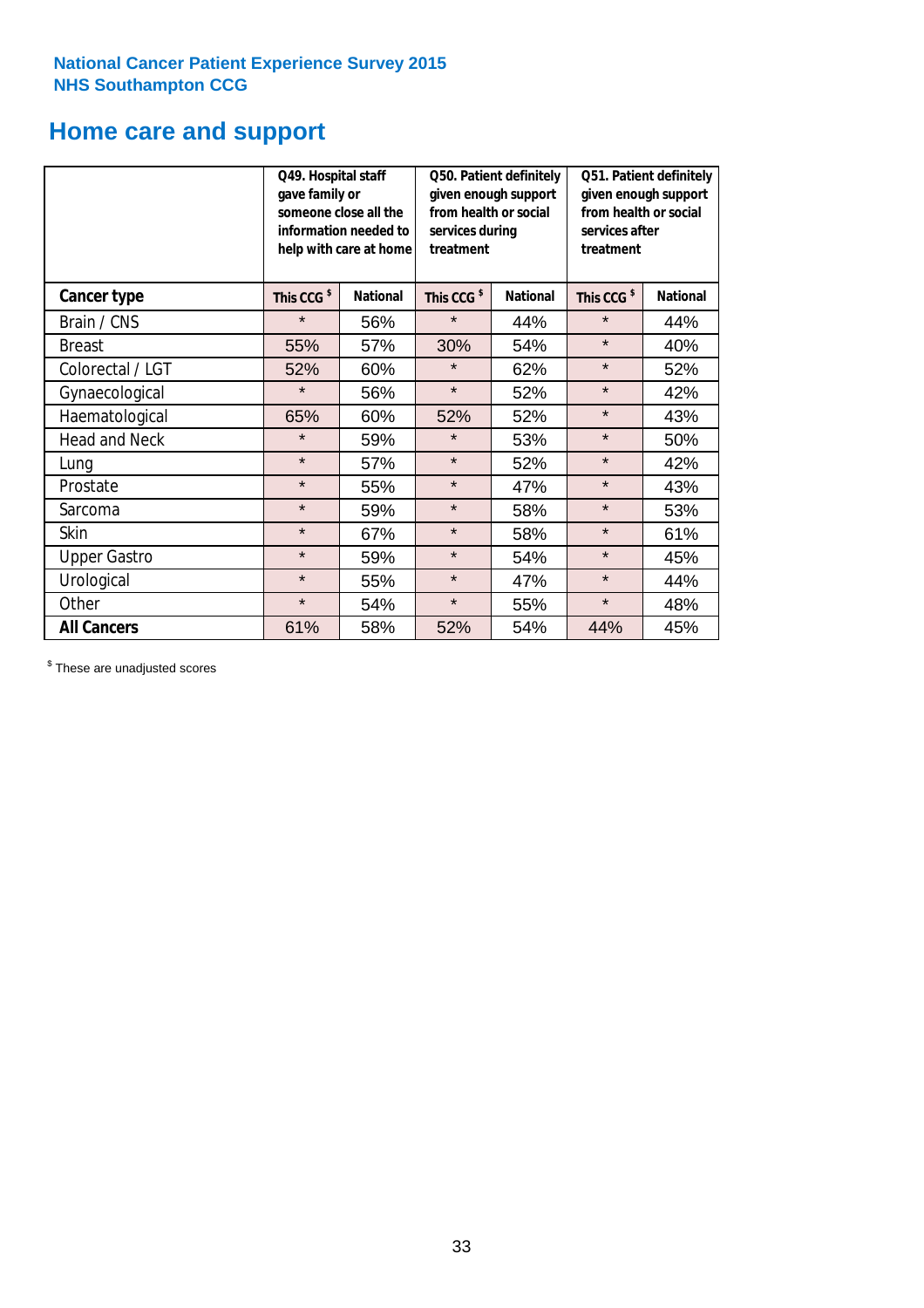## **Care from your general practice**

|                      | information about<br>treatment | Q52. GP given enough<br>patient's condition and | Q53. Practice staff<br>definitely did<br>everything they could<br>to support patient |                 |  |
|----------------------|--------------------------------|-------------------------------------------------|--------------------------------------------------------------------------------------|-----------------|--|
| <b>Cancer type</b>   | This CCG <sup>\$</sup>         | <b>National</b>                                 | This CCG <sup>\$</sup>                                                               | <b>National</b> |  |
| Brain / CNS          | $\star$                        | 94%                                             | $\star$                                                                              | 59%             |  |
| <b>Breast</b>        | 88%                            | 96%                                             | 64%                                                                                  | 63%             |  |
| Colorectal / LGT     | 91%                            | 95%                                             | $\star$                                                                              | 63%             |  |
| Gynaecological       | $\star$                        | 95%                                             | $\star$                                                                              | 59%             |  |
| Haematological       | 93%                            | 96%                                             | 59%                                                                                  | 61%             |  |
| <b>Head and Neck</b> | $\star$                        | 93%                                             | $\star$                                                                              | 60%             |  |
| Lung                 | $\star$                        | 95%                                             | $\star$                                                                              | 62%             |  |
| Prostate             | $\star$                        | 95%                                             | $\star$                                                                              | 67%             |  |
| Sarcoma              | $\star$                        | 97%                                             | $\star$                                                                              | 65%             |  |
| <b>Skin</b>          | $\star$                        | 97%                                             | $\star$                                                                              | 71%             |  |
| <b>Upper Gastro</b>  | $\star$                        | 94%                                             | $\star$                                                                              | 62%             |  |
| Urological           | $\star$                        | 95%                                             | $\star$                                                                              | 64%             |  |
| Other                | $\star$                        | 95%                                             | $\star$                                                                              | 61%             |  |
| <b>All Cancers</b>   | 92%                            | 95%                                             | 65%                                                                                  | 63%             |  |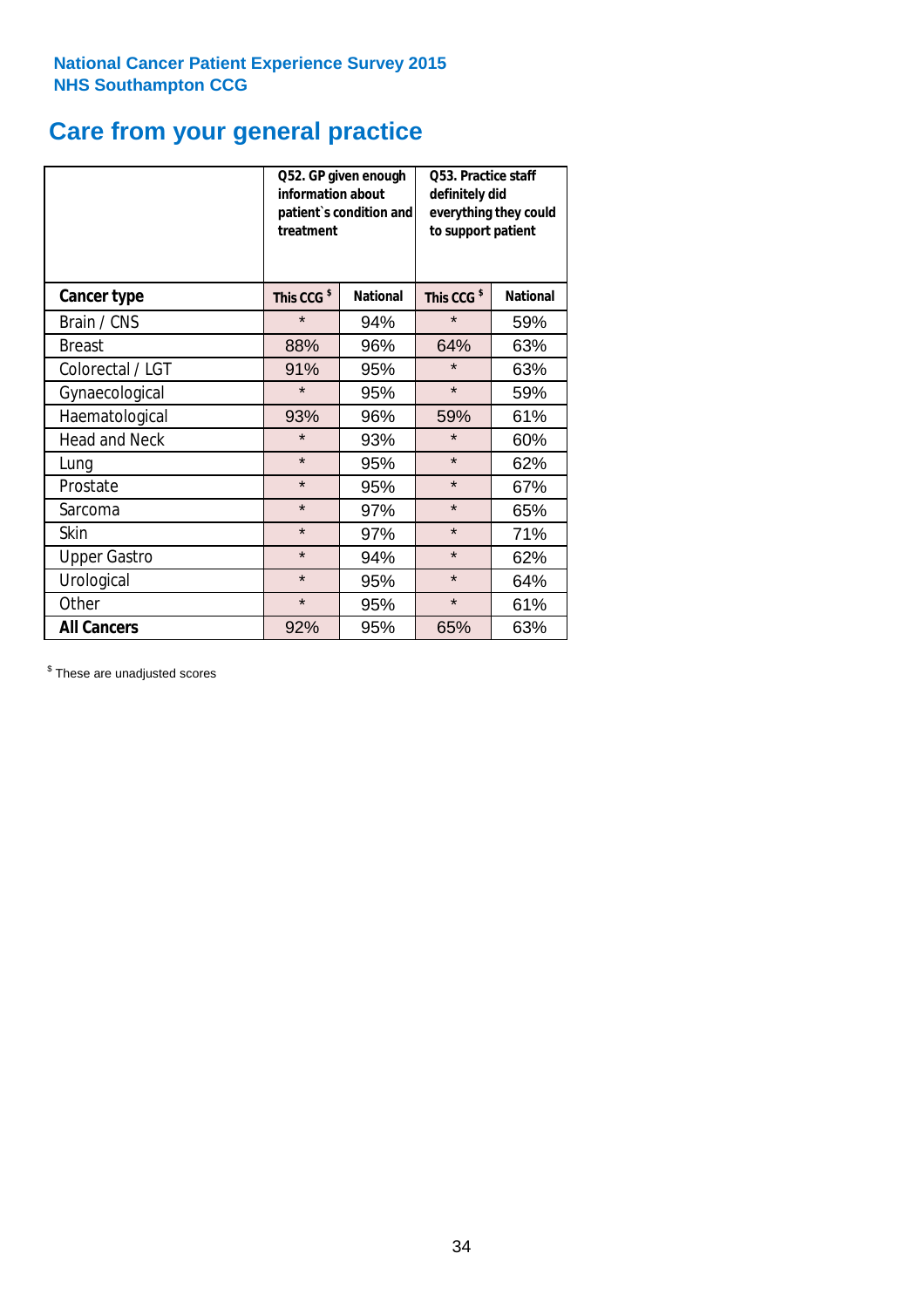## **Your overall NHS care**

|                      | together               | Q54. Hospital and<br>community staff<br>always worked well |                        | Q55. Patient given a<br>care plan |                        | Q56. Overall the<br>administration of the<br>care was very good /<br>qood |                        | Q57. Length of time for<br>attending clinics and<br>appointments was<br>right |  |
|----------------------|------------------------|------------------------------------------------------------|------------------------|-----------------------------------|------------------------|---------------------------------------------------------------------------|------------------------|-------------------------------------------------------------------------------|--|
| Cancer type          | This CCG <sup>\$</sup> | <b>National</b>                                            | This CCG <sup>\$</sup> | <b>National</b>                   | This CCG <sup>\$</sup> | <b>National</b>                                                           | This CCG <sup>\$</sup> | <b>National</b>                                                               |  |
| Brain / CNS          | $\star$                | 45%                                                        | $\star$                | 29%                               | $\star$                | 84%                                                                       | $\star$                | 60%                                                                           |  |
| <b>Breast</b>        | 63%                    | 60%                                                        | 21%                    | 35%                               | 90%                    | 90%                                                                       | 71%                    | 64%                                                                           |  |
| Colorectal / LGT     | 77%                    | 60%                                                        | 35%                    | 36%                               | 90%                    | 88%                                                                       | 71%                    | 68%                                                                           |  |
| Gynaecological       | $\star$                | 58%                                                        | $\star$                | 29%                               | $\star$                | 89%                                                                       | $\star$                | 66%                                                                           |  |
| Haematological       | 58%                    | 63%                                                        | 34%                    | 33%                               | 91%                    | 92%                                                                       | 46%                    | 62%                                                                           |  |
| <b>Head and Neck</b> | $\star$                | 58%                                                        | $\star$                | 34%                               | $\star$                | 89%                                                                       | $\star$                | 65%                                                                           |  |
| Lung                 | $\star$                | 63%                                                        | $\star$                | 32%                               | $\star$                | 89%                                                                       | $\star$                | 70%                                                                           |  |
| Prostate             | $\star$                | 63%                                                        | $\star$                | 36%                               | $\star$                | 87%                                                                       | $\star$                | 71%                                                                           |  |
| Sarcoma              | $\star$                | 60%                                                        | $\star$                | 31%                               | $\star$                | 90%                                                                       | $\star$                | 63%                                                                           |  |
| Skin                 | $\star$                | 69%                                                        | $\star$                | 39%                               | $\star$                | 89%                                                                       | $\star$                | 73%                                                                           |  |
| <b>Upper Gastro</b>  | $\star$                | 58%                                                        | $\star$                | 36%                               | $\star$                | 88%                                                                       | $\star$                | 66%                                                                           |  |
| Urological           | 70%                    | 62%                                                        | 29%                    | 26%                               | 82%                    | 84%                                                                       | 75%                    | 73%                                                                           |  |
| Other                | $\star$                | 56%                                                        | $\star$                | 29%                               | $\star$                | 87%                                                                       | $\star$                | 61%                                                                           |  |
| <b>All Cancers</b>   | 64%                    | 61%                                                        | 31%                    | 33%                               | 90%                    | 89%                                                                       | 62%                    | 66%                                                                           |  |

|                      | Q58. Taking part in<br>cancer research | discussed with patient | Q59. Patient's average<br>rating of care scored<br>from very poor to very<br>good |                 |  |
|----------------------|----------------------------------------|------------------------|-----------------------------------------------------------------------------------|-----------------|--|
| <b>Cancer type</b>   | This CCG <sup>\$</sup>                 | <b>National</b>        | This CCG <sup>\$</sup>                                                            | <b>National</b> |  |
| Brain / CNS          | $\star$                                | 32%                    | $\star$                                                                           | 8.5             |  |
| <b>Breast</b>        | 35%                                    | 28%                    | 8.7                                                                               | 8.8             |  |
| Colorectal / LGT     | 45%                                    | 22%                    | 8.6                                                                               | 8.7             |  |
| Gynaecological       | $\star$                                | 27%                    | $\star$                                                                           | 8.7             |  |
| Haematological       | 52%                                    | 36%                    | 8.7                                                                               | 8.8             |  |
| <b>Head and Neck</b> | $\star$                                | 21%                    | $\star$                                                                           | 8.6             |  |
| Lung                 | $\star$                                | 34%                    | $\star$                                                                           | 8.6             |  |
| Prostate             | $\star$                                | 35%                    | $\star$                                                                           | 8.6             |  |
| Sarcoma              | $\star$                                | 29%                    | $\star$                                                                           | 8.7             |  |
| Skin                 | $\star$                                | 17%                    | $\star$                                                                           | 8.9             |  |
| <b>Upper Gastro</b>  | $\star$                                | 30%                    | $\star$                                                                           | 8.6             |  |
| Urological           | 24%                                    | 14%                    | 8.8                                                                               | 8.5             |  |
| Other                | $\star$                                | 31%                    | $\star$                                                                           | 8.6             |  |
| <b>All Cancers</b>   | 41%                                    | 28%                    | 8.7                                                                               | 8.7             |  |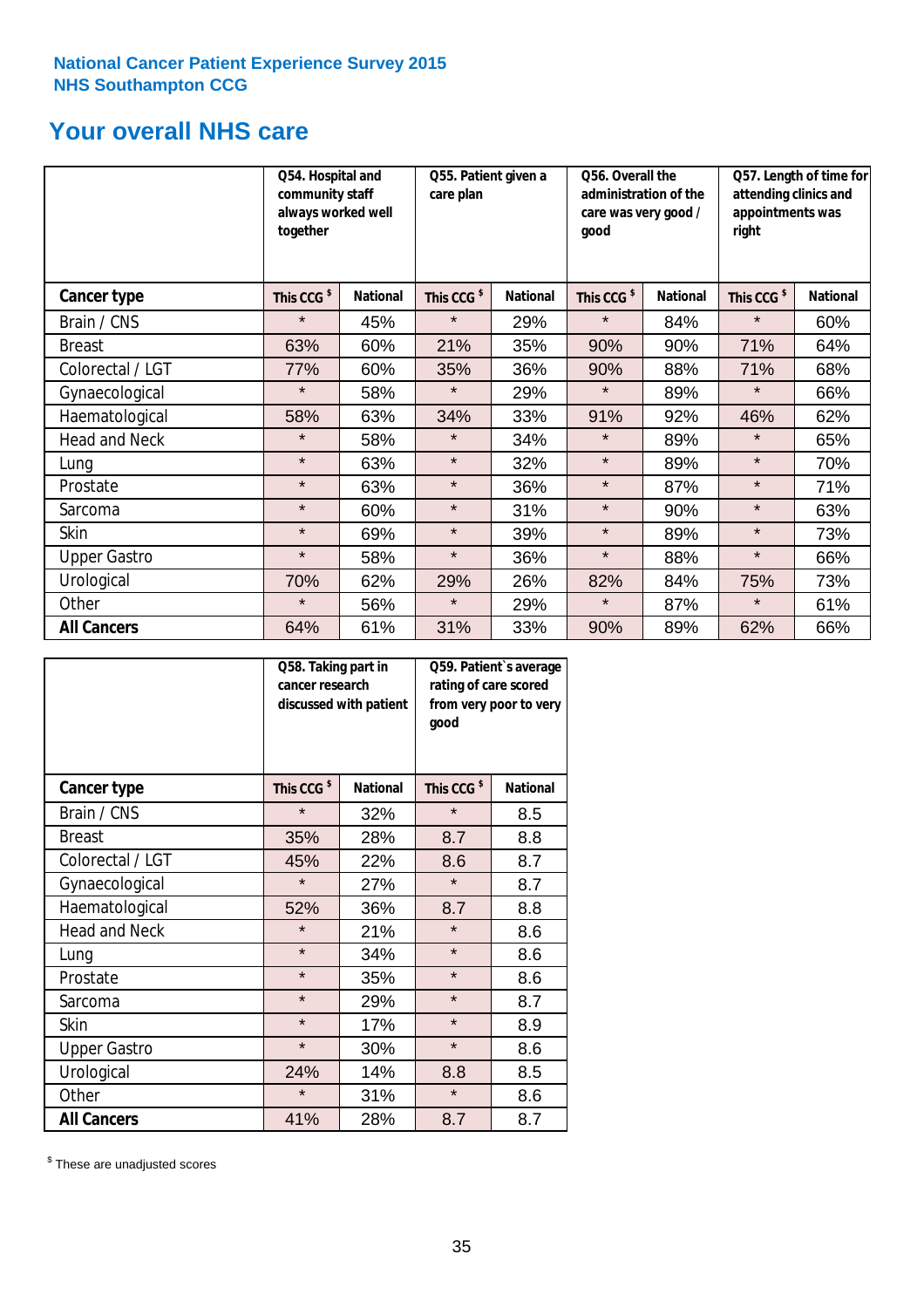## **Annex**

## **Methodology**

The sample for the survey included all adult (aged 16 and over) NHS patients, with a confirmed primary diagnosis of cancer, discharged from an NHS Trust after an inpatient episode or day case attendance for cancer related treatment in the months of April, May and June 2015.

The patients included in the sample had relevant cancer ICD10 codes (C00-99 excluding C44 and C84, and D05) in the first diagnosis field of their patient records, applied to their patient files by the relevant NHS Trust, and were alive at the point at which fieldwork commenced. Deceased checks were undertaken on up to three occasions during fieldwork, to ensure that questionnaires were not sent to patients who had died since their treatment.

Trust samples were checked rigorously for duplicates and patient lists were also de-duplicated nationally to ensure that patients did not receive multiple copies of questionnaires.

The fieldwork for the survey was undertaken between October 2015 and March 2016.

For the first time, the survey used a mixed mode methodology. Questionnaires were sent by post with two reminders where necesssary, but also included an option to complete online. A Freephone helpline was available for respondents to ask questions about the survey, to enable them to complete their questionnaires over the phone, and to provide access to a translation and interpreting facility for those whose first language was not English.

The Health Research Authority supported the survey by granting Section 251 approval.

## **Further information**

Further information on survey methodology, as well as all of the national and local reports and data, is available at www.ncpes.co.uk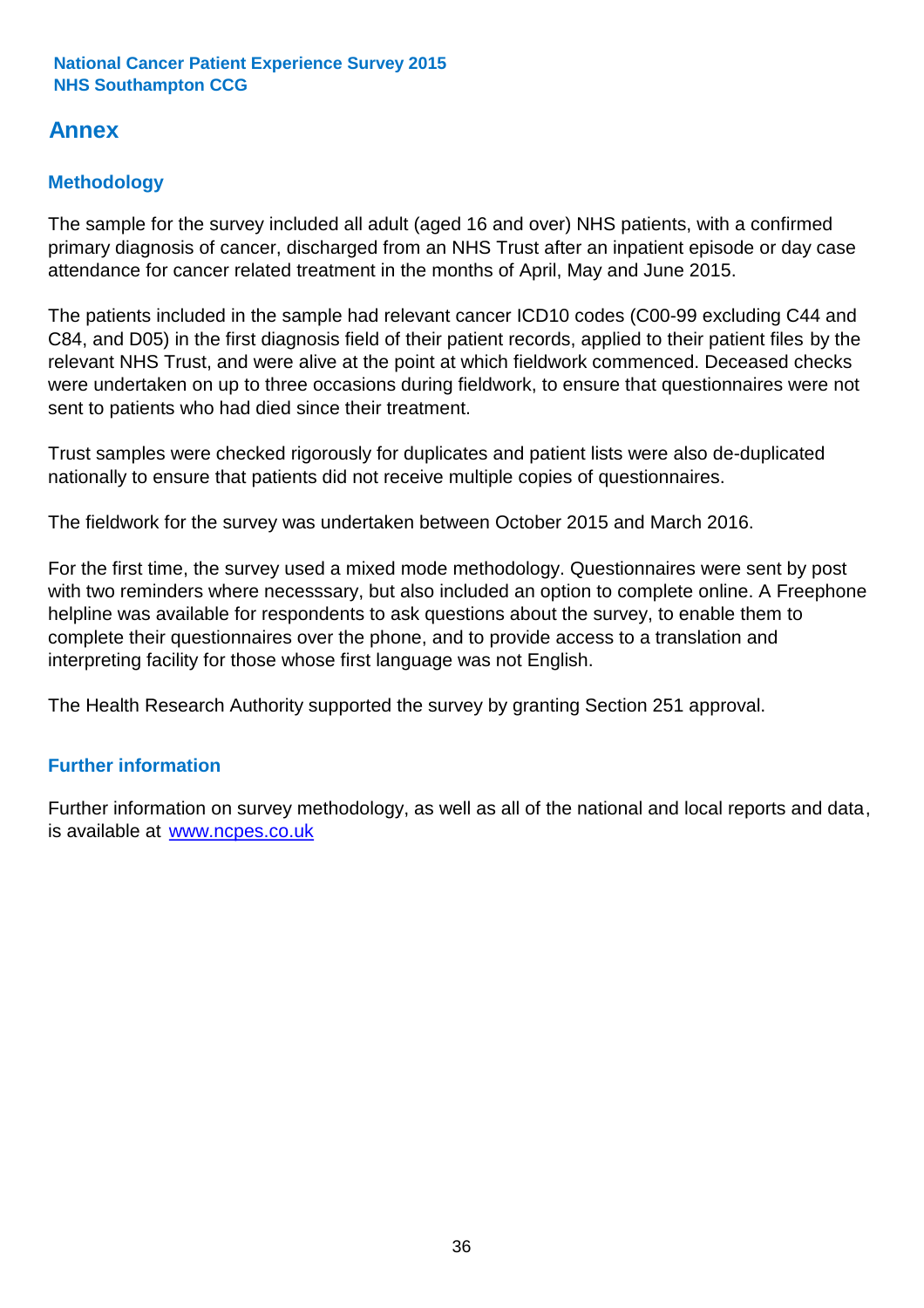## **Redevelopment of the 2015 survey**

A number of significant changes have been made to the National Cancer Patient Experience Survey in 2015:

- the length of the questionnaire has been reduced
- response options have been reviewed and changed to make them consistent throughout the survey
- some of the questions and / or answer options have been changed so that they are now in line with questions in other patient surveys (e.g. the Care Quality Commission national patient surveys), to improve comparability between them
- the topic areas within the questionnaire have been redesigned to capture the whole patient journey.

There are 50 questions in the questionnaire that relate directly to patient experience. Of these, 14 remain unchanged from previous years; and a further 21 have been slightly amended. We draw caution in directly comparing data from the 2015 survey to the findings of the previous CPES surveys, even for identical questions. Changes in the structure of the survey instrument (questionnaire) and also the administration of the survey (calendar period and length of time from sampling to field work start and completion) may influence nationwide averages, although these features will not greatly impact on relative comparisons (e.g. between patient groups or hospitals).

The other 15 questions are either new or substantially changed from previous years.

It is expected that there will be few, if any changes, to the questionnaire going forward so we will be able to compare the results year on year. Where changes are necessary they are expected to be for methodological reasons or to improve question reliability.

Another significant change in 2015 is that an online version of the questionnaire has been developed. The online version was developed to make the questionnaire more accessible for respondents. This may have an impact on the demographic characteristics of the respondents. This may be an improvement if previously underrepresented groups have responded. However, changes to the demographics of respondents may have implications on the overall results - and again, leads us to draw caution in directly comparing results with previous years.

## **Official Statistics**

The 2015 survey data has been published for the first time as Official Statistics. The 2015 survey data has been produced and published in line with the Code of Practice for Official Statistics.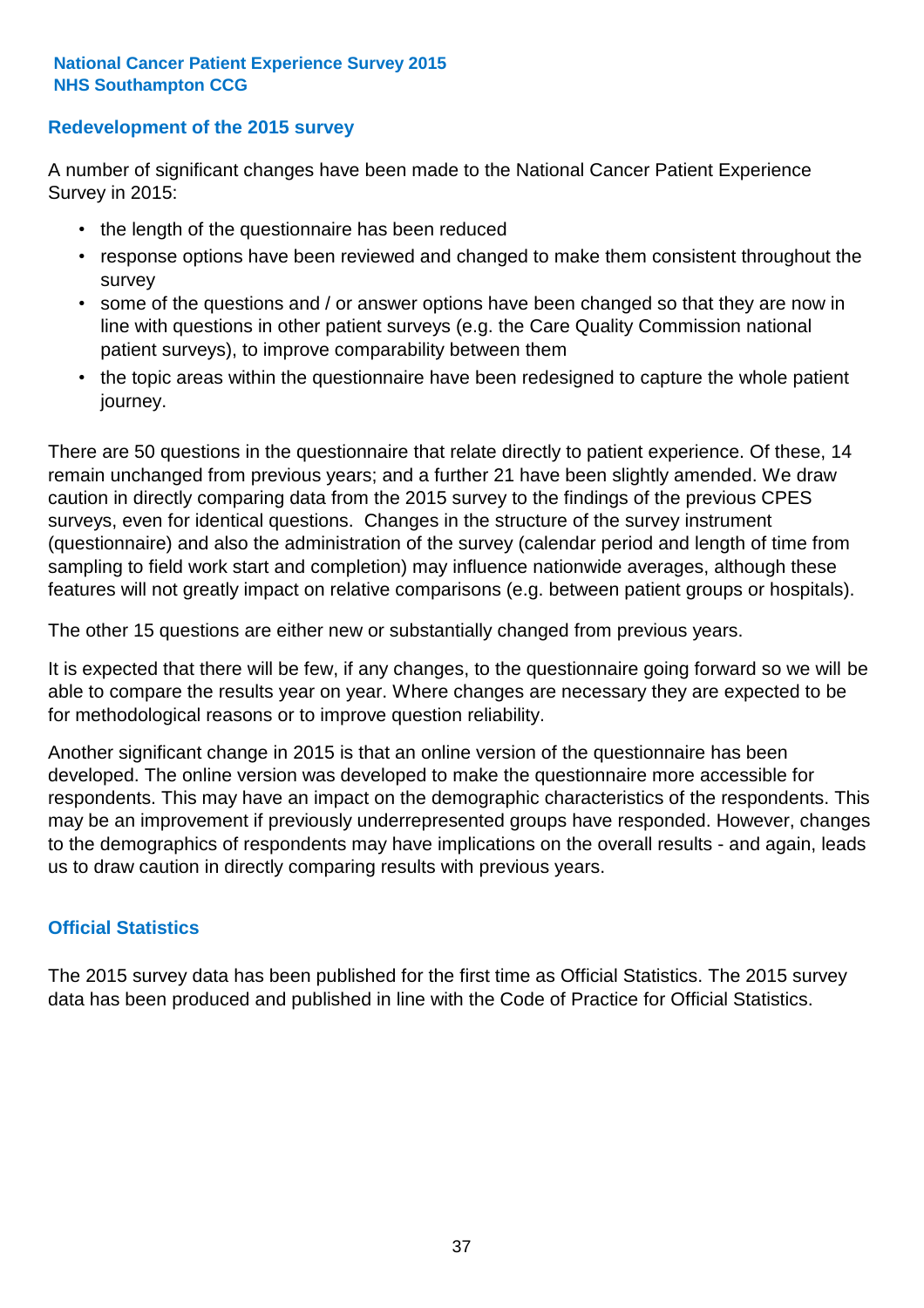## **Scoring methodologies**

49 of the 50 questions relating directly to patient experience have been summarised as the score of the percentage of patients who reported a positive experience. For example:

- question 6 asks: "Overall, how did you feel about the length of time you had to wait for your test to be done?". Responses have been recorded as positive only for those patients who selected the first option ("It was about right")
- question 11 asks: "When you were told you had cancer, were you given written information about the type of cancer you had?". Responses have been recorded as positive only for those patients who selected the first option ("Yes, and it was easy to understand").

Where options do not provide any information on positive/negative patient experience (e.g. "Don't know / can't remember"), they are excluded from the score.

The other question (question 59) asks respondents to rate their overall care on a scale of 0 to 10. Scores have been given as an average on this scale.

A copy of the 2015 questionnaire, marked up with all of these scoring conventions, is available at www.ncpes.co.uk

Further details on the scoring methodology can be found in the technical document for the survey, available at <u>www.ncpes.co.uk</u>

### **Case-mix adjustment**

For the first time in 2015, case-mix adjusted findings are being presented alongside unadjusted results for CCGs. Case-mix adjustment allows us to account for the impact that differing patient populations might have on results. By using the case-mix adjusted estimates we can obtain a greater understanding of how a CCG is performing given their patient population.

The factors taken into account in this case-mix adjustment are gender, age, ethnic group, deprivation, and tumour group.

For further details on case-mix adjustment, please refer to the technical document for the survey, available at www.ncpes.co.uk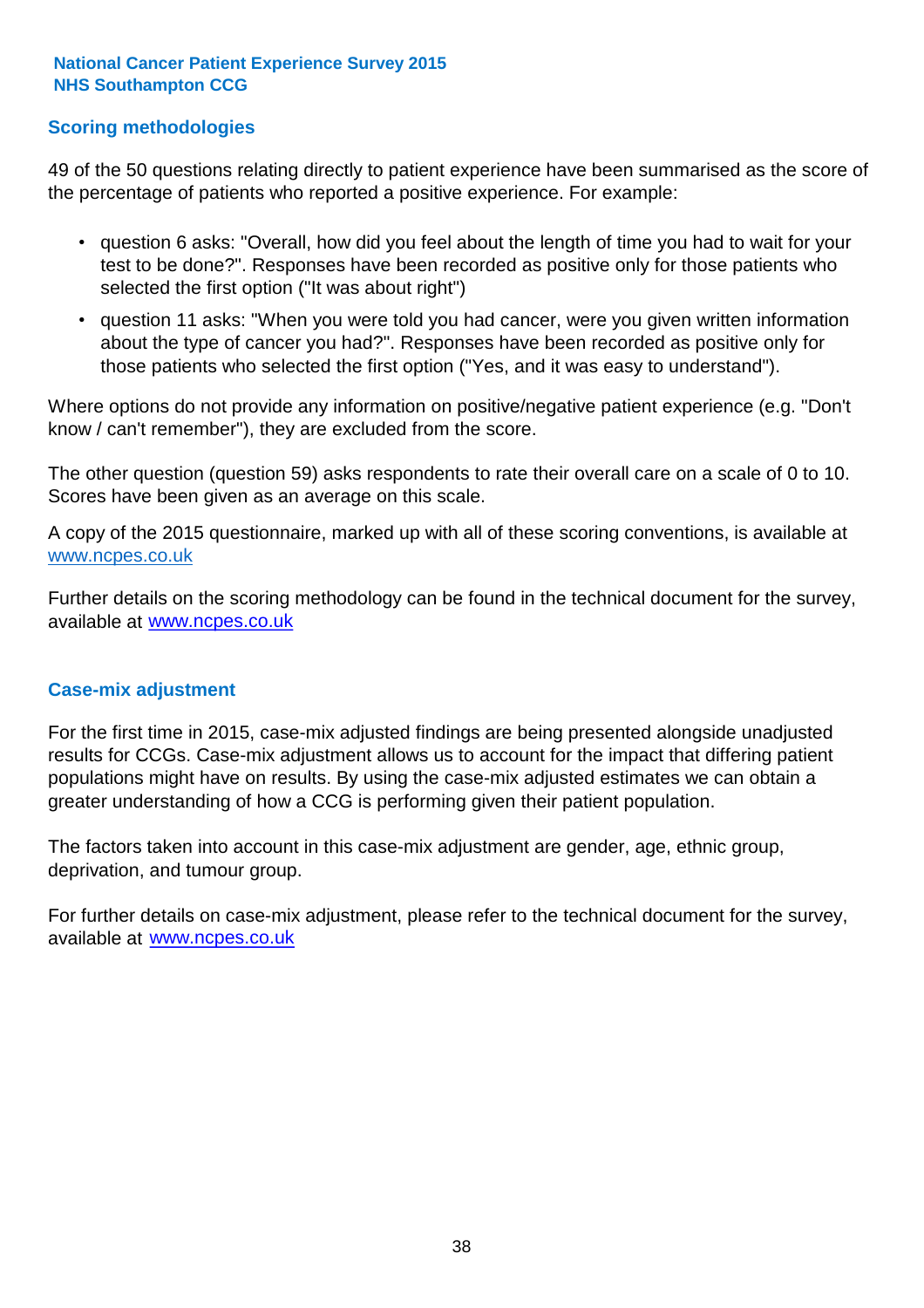## **Response Rates**

|                 | <b>Sample</b><br><b>Size</b> | <b>Excluded</b> | Adjusted<br><b>Sample</b> | <b>Not</b><br><b>Returned Refused</b> | <b>Blank</b>    | <b>Completed</b> | Response<br>Rate |
|-----------------|------------------------------|-----------------|---------------------------|---------------------------------------|-----------------|------------------|------------------|
| <b>National</b> | 116,991                      | 8.719           | 108,272                   | 33,168                                | 3.918           | 71,186           | 66%              |
| <b>10X</b>      | 393                          | 23              | <b>370</b>                | 112                                   | 10 <sub>l</sub> | 248              | 67%              |

### **Respondents by tumour group**

The tables below show the numbers of patients from each tumour group and the age and gender distribution of these patients.

| <b>Tumour Group</b>  | Number of<br>respondents* |
|----------------------|---------------------------|
| Brain / CNS          | $\overline{2}$            |
| <b>Breast</b>        | 41                        |
| Gynaecological       | 10                        |
| Colorectal / LGT     | 32                        |
| Lung                 | 20                        |
| <b>Skin</b>          | 10                        |
| Haematological       | 57                        |
| <b>Upper Gastro</b>  | 12                        |
| Other                | 5                         |
| Urological           | 28                        |
| Prostate             | 19                        |
| Sarcoma              | 3                         |
| <b>Head and Neck</b> | 9                         |

*\* These figures may not match the numerator for all questions in the 'Comparisons by tumour group' section of this report, because not all questions were answered by all respondents.*

## **Respondents by age and gender**

The questionnaire asked respondents to give their year of birth. This information has been amalgamated into 8 age bands. The age and gender distribution for the CCG was as follows:

|        | 16-24 | 25-34 | 35-44 | 45-54 | 55-64 | 65-74 | 75-84 | $85+$ | <b>Total</b> |
|--------|-------|-------|-------|-------|-------|-------|-------|-------|--------------|
| Male   |       |       |       |       | 32    | 46    | 30    |       | 127          |
| Female |       |       |       | 19    | 27    | 45    | 16    |       | 121          |
| Total  |       |       | 12    | 26    | 59    | 91    | 46    | 13    | 248          |